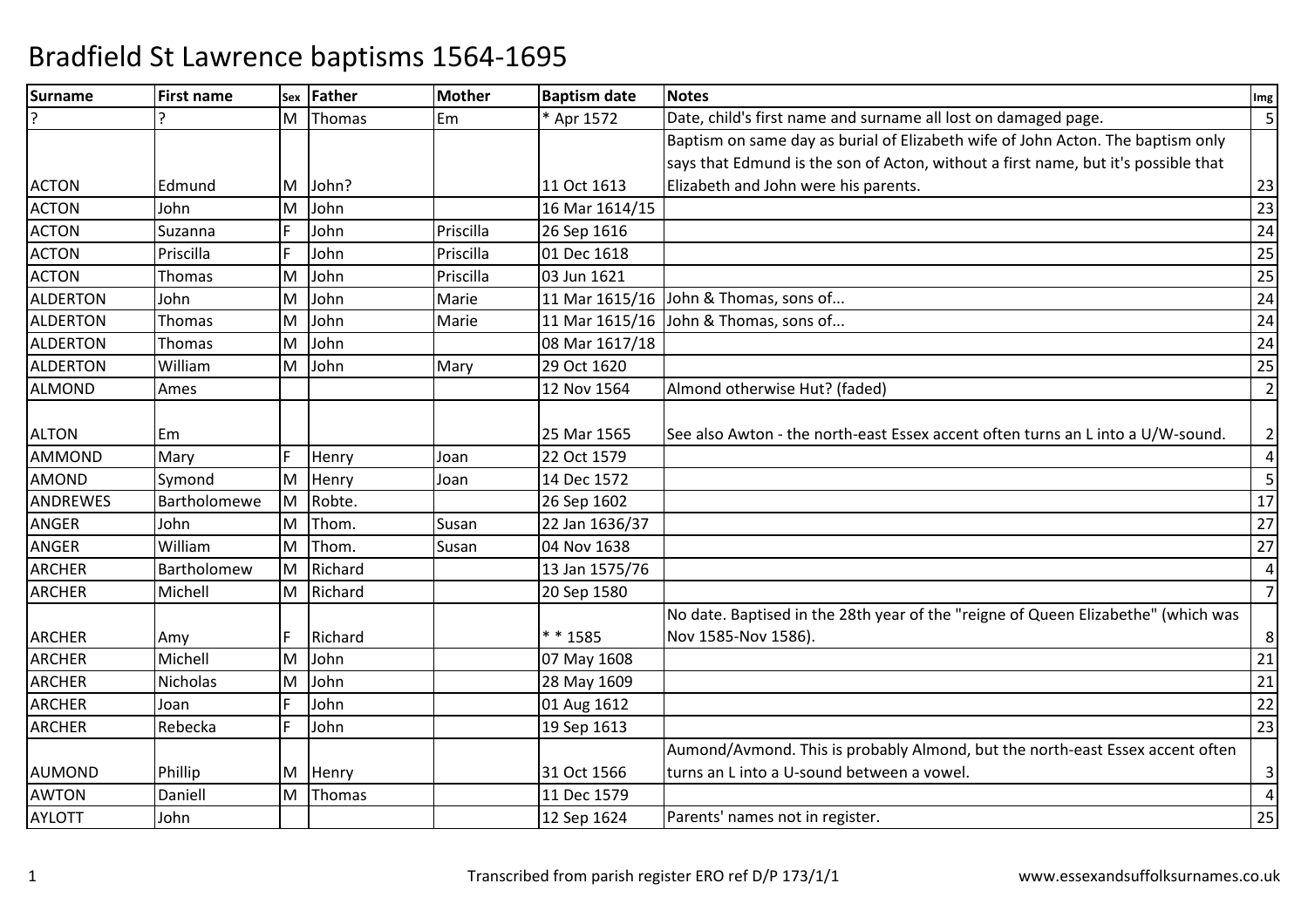| <b>Surname</b>  | <b>First name</b> |    | sex Father      | <b>Mother</b> | <b>Baptism date</b> | <b>Notes</b>                                                          | Img            |
|-----------------|-------------------|----|-----------------|---------------|---------------------|-----------------------------------------------------------------------|----------------|
| <b>BACKEN</b>   | John              | M  | John            |               | 20 Jul 1650         | Day of month hard to read. Out of sequence following 1627 burials.    | 29             |
| <b>BACKEN</b>   | Roken?            | M  | John            | Elsebeathe    | 02 Feb 1652/53      | Out of sequence, follows 1627 burials.                                | 29             |
| <b>BACKEN?</b>  | Thomas            | M  | John            | Elsebth       | 02 Jun 1655         | Surname hard to read. Barton? Or Backen? Thomas and Elsebethe, twins  | 34             |
| <b>BACKEN?</b>  | Elsebethe         | M  | John            | Elsebth       | 02 Jun 1655         | Surname hard to read. Barton? Or Backen? Thomas and Elsebethe, twins  | 34             |
| <b>BACKEN?</b>  | Robard            |    |                 |               | 24 Nov 1657         | Surname Backen? Or Barten? Page torn. Parents' names not in register. | 34             |
| <b>BACON</b>    | Sara              | F  | Robert          |               | 01 Dec 1613         |                                                                       | 23             |
| <b>BACON</b>    | Marie             | F  | Robert          | Rosse         | 23 Nov 1615         |                                                                       | 24             |
| <b>BACON</b>    | Robert            | M  | Robert          | Rose          | 16 Mar 1616/17      |                                                                       | 24             |
| <b>BACON</b>    | John              | M  | Robert          |               | 15 Sep 1619         |                                                                       | 25             |
| <b>BACON</b>    | Rose              | F  | Robert          | Rose          | 30 Oct 1621         |                                                                       | 25             |
| <b>BACON</b>    | Richarde          | M  | Robert          | Rose          | 25 Apr 1624         |                                                                       | 25             |
| <b>BACON</b>    | Robert            | M  | Robert          | Rose          | 06 Dec 1625         |                                                                       | 25             |
| <b>BACON</b>    | Ann               |    | Robert          | Rose          | 03 Apr 1628         |                                                                       | 26             |
| <b>BACON</b>    | Susan             | F  | Robt.           | Rose          | 11 Apr 1630         |                                                                       | 26             |
| <b>BACON</b>    | Dorcas            | F  | Robert          | Rose          | 31 Jul 1633         |                                                                       | 26             |
| <b>BAKON</b>    | Susanna           |    | Willm.          |               | 22 Mar 1578/79      |                                                                       | 6              |
| <b>BAMFORD</b>  | Trephena          |    |                 |               | 03 Mar 1565/66      |                                                                       | $\overline{3}$ |
| <b>BAMFORD</b>  | Willm?            | İΜ | Willm.          |               | 07 Sep 1567         |                                                                       | $\overline{4}$ |
| <b>BANING</b>   | Ales              | F  | Wm.             |               | 22 Oct 1587         |                                                                       | 11             |
| <b>BARLE</b>    | Kateren           |    | <b>Nicholas</b> |               | 07 Apr 1582         |                                                                       | 8              |
| <b>BARLE</b>    | Joan              |    |                 |               | 11 May 1590         | Parents' names not in register. Or 1589?                              | 11             |
| <b>BARLEY</b>   | Ales              |    |                 |               | 31 Jan 1591/92      |                                                                       | 12             |
| <b>BARTEN?</b>  | Robard            |    |                 |               | 24 Nov 1657         | Surname Backen? Or Barten? Page torn. Parents' names not in register. | 34             |
| <b>BARTON?</b>  | <b>Thomas</b>     | м  | John            | Elsebth       | 02 Jun 1655         | Surname hard to read. Barton? Or Backen? Thomas and Elsebethe, twins  | 34             |
| <b>BARTON?</b>  | Elsebethe         | ΙM | John            | Elsebth       | 02 Jun 1655         | Surname hard to read. Barton? Or Backen? Thomas and Elsebethe, twins  | 34             |
| <b>BATELL</b>   | Franncis          | M  | John            |               | 15 Sep 1573         |                                                                       | 5              |
| <b>BATELL</b>   | Willm.            |    |                 |               | 01 Jul 1576         | Parents' names not in register.                                       | 6              |
| <b>BATLERE</b>  | John              |    |                 |               | 27 Aug 1589         | Parents' names not in register.                                       | 9              |
| <b>BATTELL</b>  | Michell           | M  | John            | Frannces      | 16 May 1570         |                                                                       | 5              |
| <b>BAUMFORD</b> | Jeremy            | M  | Willm.          | Mary          | 20 Feb 1569/70      |                                                                       | 5              |
| <b>BEACON</b>   | Marye             | F  | Wm.             |               | 18 Aug 1603         |                                                                       | 18             |
| <b>BEALE</b>    | Marie             | F  | William         |               | 26 Sep 1611         |                                                                       | 22             |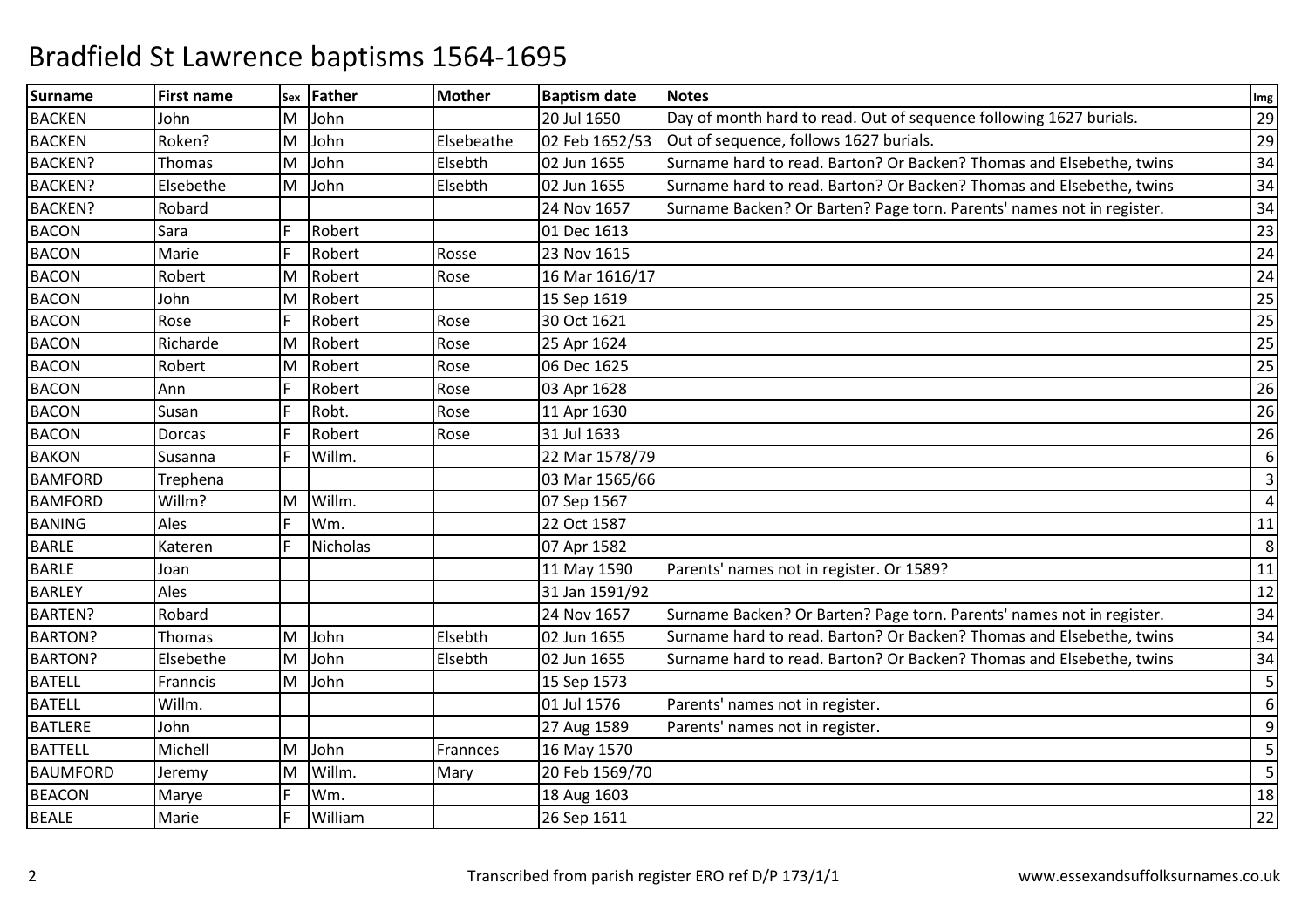| <b>Surname</b>   | <b>First name</b> | Sex | Father | <b>Mother</b> | <b>Baptism date</b> | <b>Notes</b>                                                                                                                                            | Img             |
|------------------|-------------------|-----|--------|---------------|---------------------|---------------------------------------------------------------------------------------------------------------------------------------------------------|-----------------|
| <b>BENNES</b>    | Elizabeth         |     | Thomas | Anne          | 28 Mar 1602         | Ye reputed daughter of Thomas Bennes by Anne Roath                                                                                                      | 17              |
| <b>BISHOP</b>    | Austin            | M   | George | Margarett     | 30 May 1642         |                                                                                                                                                         | 27              |
| <b>BISHOP</b>    | Robert            | İΜ  | George | Margaritt     | 14 Apr 1644         |                                                                                                                                                         | 27              |
| <b>BISHOP</b>    | Augustine         | M   | George | Margarett     | 28 Nov 1646         |                                                                                                                                                         | 28              |
| <b>BISHOPE</b>   | James             | M   | George | Margret       | 10 Nov 1639         | James and Peter, twinnes, the sonnes of                                                                                                                 | 27              |
| <b>BISHOPE</b>   | Peter             | M   | George | Margret       | 10 Nov 1639         | James and Peter, twinnes, the sonnes of                                                                                                                 | $\overline{27}$ |
| <b>BLUNT</b>     | <b>Nicholas</b>   |     |        |               | 10 Dec 1597         | Parents' names not in register.                                                                                                                         | 15              |
| <b>BODYFALL</b>  | John              | M   | Robert |               | 02 Mar 1566/67      |                                                                                                                                                         | $\overline{a}$  |
| <b>BOGGAS</b>    | Annah             | F   | Jon.   |               | 06 May 1604         |                                                                                                                                                         | 18              |
| <b>BOGGAS</b>    | Elizabeth         | F   | John   |               | 04 Feb 1605/6       |                                                                                                                                                         | 20              |
| <b>BOWER</b>     | John              | M   | Henry  |               | 22 Jul 1599         |                                                                                                                                                         | 15              |
| <b>BREWER</b>    | Annis             |     | John   |               | 06 Feb 1609/10      |                                                                                                                                                         | 21              |
| <b>BRICKELES</b> | <b>Thomas</b>     | M   | Edmund | Joan          | 18 Feb 1571/72      |                                                                                                                                                         | 5               |
| <b>BRICKLES</b>  | Thomas            | M   | Edmund |               | 15 Sep 1573         |                                                                                                                                                         | 5               |
| <b>BROOKE</b>    | John              | M   | John   | Suzan         | 24 Feb 1613/14      |                                                                                                                                                         | 23              |
| <b>BROOKE</b>    | John              | M   | John   | Susanna       | 15 May 1615         |                                                                                                                                                         | 23              |
| <b>BROOKS</b>    | Susanna           |     | John   | Susanna       | 23 Dec 1618         |                                                                                                                                                         | 25              |
| <b>BROWN</b>     | Mary              | F   | Thomas | Mary          | 20 Aug 1693         |                                                                                                                                                         | 32              |
| <b>BULL</b>      | John              | M   | Tho.   | Eliz.         | 02 Feb 1629/30      |                                                                                                                                                         | 26              |
| <b>BULL</b>      | Mary              | F   | Tho.   | Eliz.         | 27 Feb 1630/31      |                                                                                                                                                         | 26              |
| <b>BULL</b>      | Elizabeth         |     | Thom.  | Elizabeth     | 13 May 1633         |                                                                                                                                                         | 26              |
| <b>BULL</b>      | Susan             | F   | Thom.  | Elizab.       | 24 Jan 1638/39      |                                                                                                                                                         | 27              |
| <b>BUTLE</b>     | Steven            | M   | Robard | Hannae        | 07 Jan 1655/56      |                                                                                                                                                         | 34              |
| <b>BUTLER</b>    | Elizabeth         | IF. | Gorge  |               | * * 1584            | Under the heading "xxi yeare of the raigne of Queen Elizabeth ann 1584", but<br>QE1's 21st regnal year was Nov 1578-Nov 1579." No date other than year. | 8               |
| <b>BUTLER</b>    | Georg             | M   | George |               | 04 Dec 1612         |                                                                                                                                                         | 22              |
| <b>BUTLER</b>    | Sara              | F   | George | Elizabeth     | 16 Jan 1616/17      |                                                                                                                                                         | 24              |
| <b>BUTLER</b>    | John              | M   | George | Elizabeth     | 08 Mar 1624/25      |                                                                                                                                                         | 25              |
| <b>BUTLER</b>    | John              | M   | John   | Elizabeth     | 13 Nov 1627         |                                                                                                                                                         | 26              |
| <b>BUTLER</b>    | Elizabeth         | F   | John   | Eliz.         | 08 Aug 1630         |                                                                                                                                                         | 26              |
| <b>BUTLER</b>    | Steven            | İΜ  | Robard |               | 25 Dec 1656         |                                                                                                                                                         | 34              |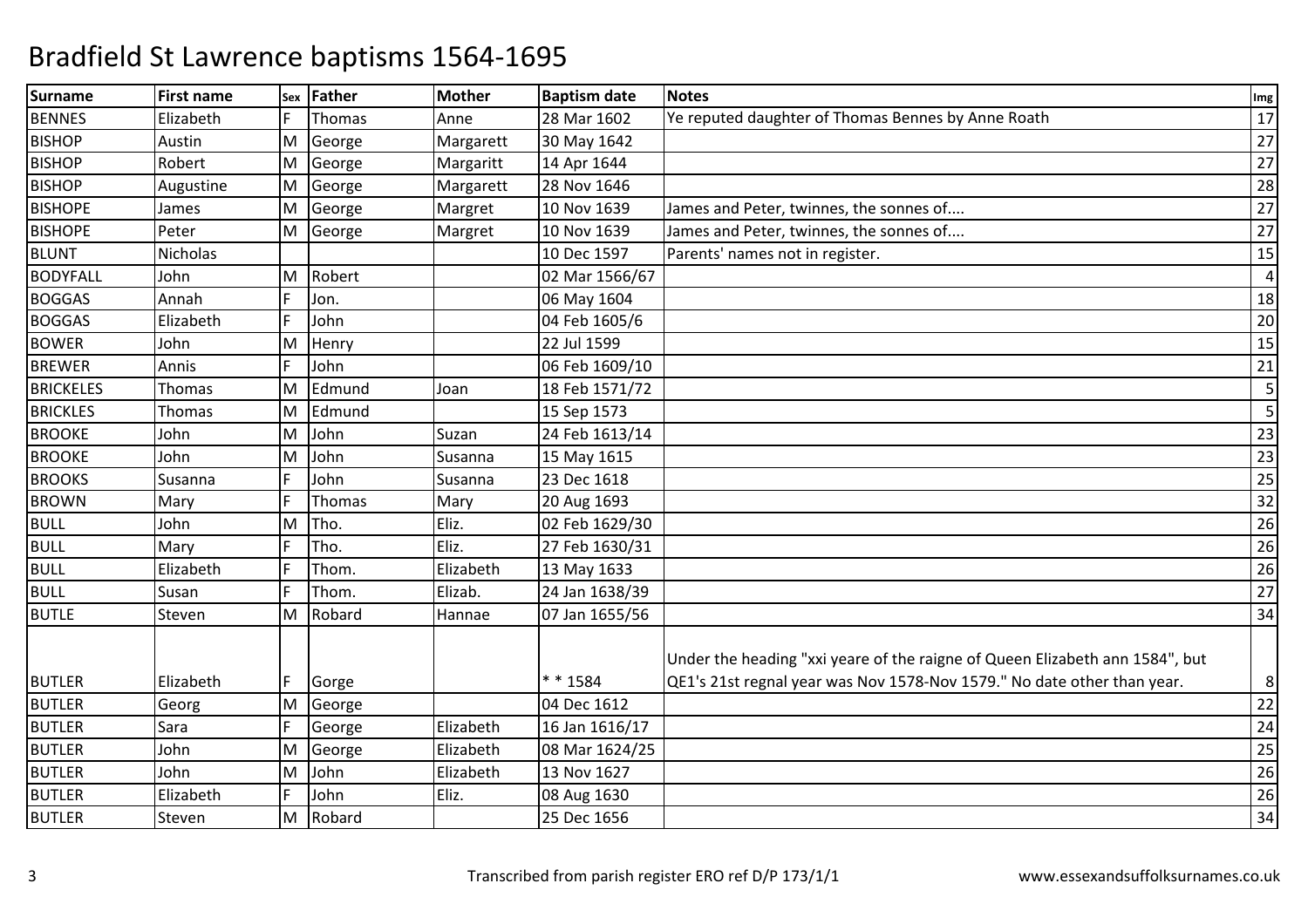| <b>Surname</b>   | <b>First name</b> | Sex | Father      | <b>Mother</b> | <b>Baptism date</b> | <b>Notes</b>                                                                                    | Img            |
|------------------|-------------------|-----|-------------|---------------|---------------------|-------------------------------------------------------------------------------------------------|----------------|
| <b>BUTLER</b>    | Gorge             | M   | Robard      |               | 08 Nov 1663         |                                                                                                 | 35             |
|                  |                   |     |             |               |                     | Entry very faded, added as an afterthought into the margin and squashed in. Quite               |                |
| <b>BUTLER?</b>   | Robert            |     |             |               | 02 Feb 1621/22      | faded. Parents' names not in register.                                                          | 25             |
| <b>CARTER</b>    | Henry             | M   | Henrye      |               | 09 Jan 1609/10      |                                                                                                 | 21             |
| <b>CASON</b>     | Adry              |     |             |               | 31 Dec 1581         |                                                                                                 | 8              |
| <b>CASON</b>     | Willm.            | M   | Gregorie    |               | 14 Jan 1581/82      |                                                                                                 | 8              |
| <b>CHEARMAN</b>  | Mary              | F   | Henry       | Susan         | 18 Oct 1689         |                                                                                                 | 31             |
| <b>CHEESE</b>    | George            | М   | George      |               | 26 Sep 1617         |                                                                                                 | 24             |
|                  |                   |     |             |               |                     | Entered with 1573 baptisms, but after a baptism in Feb 1573/4 - so should this                  |                |
| <b>CHURCHMAN</b> | Marie             | F   | John        |               | 21 Aug 1573         | really be a 1574 baptism?                                                                       | 5              |
|                  |                   |     |             |               |                     |                                                                                                 |                |
| <b>CLARCK</b>    | Edward            | M   |             |               |                     | 07 Mar 1646/47 Son of Clarck of Manningtree and his wife (parents' first names not in register) | 28             |
| <b>CLARK</b>     | Robert            |     |             |               | 22 Nov 1580         | Parents' names not in register.                                                                 | $\overline{7}$ |
| <b>CLARK</b>     | Edmund            | M   | Robert      |               | 13 Sep 1581         |                                                                                                 | 8              |
| <b>CLARK</b>     | <b>Benet</b>      |     |             |               | 14 May 1596         | Parents' names not in register.                                                                 | 14             |
| <b>CLARK</b>     | Robart            | M   | Robart      | Mary          | 07 Mar 1685/86      |                                                                                                 | 35             |
| <b>CLARKE</b>    | Elizabeth         |     | Bartholomew |               | 14 Apr 1606         |                                                                                                 | 20             |
| <b>CLARKE</b>    | Jane              |     | Bartholomew |               | 07 Apr 1609         |                                                                                                 | 21             |
| <b>CLARKE</b>    | Robert            | M   | Robert      | Sarah         | 22 Dec 1623         |                                                                                                 | 25             |
| <b>CLARKE</b>    | John              | M   | Robert      | Sarah         | 07 May 1626         |                                                                                                 | 25             |
| <b>CLEMEN</b>    | James             | М   | Edward      | Esther        | 02 Nov 1689         |                                                                                                 | 36             |
| <b>CLEMENTS</b>  | Edward            | M   | Edward      | Hannah        | 06 May 1694         |                                                                                                 | 32             |
| <b>CLOVER</b>    | Susanna           | F   | William     | Susanna       | 04 Mar 1693/94      |                                                                                                 | 32             |
| <b>CLOVER</b>    | Mary              |     | William     | Susan         | 07 Aug 1695         |                                                                                                 | 32             |
| <b>COCKER</b>    | Ann               |     | James       | Susan         | 20 Sep 1691         |                                                                                                 | 31             |
| <b>COCOOKE</b>   | Elizabeth         |     | Willm.      | Susan         | 01 Mar 1628/29      |                                                                                                 | 26             |
| <b>COCOOKE</b>   | John              | M   | Wm.         | Susan         | 20 Nov 1631         |                                                                                                 | 26             |
| <b>COKER</b>     | James             | M   | James       | Susan         | 03 Aug 1686         |                                                                                                 | 35             |
| <b>COLLINS</b>   | Samuell           | M   | Antony      | Katerin       | 07 Oct 1571         |                                                                                                 | 5              |
| <b>COLLINS</b>   | Joan              | F.  | John        | Joan          | 13 Apr 1572         |                                                                                                 | 5              |
| <b>COLLINS</b>   | Jane              |     | John        |               | 03 May 1579         |                                                                                                 | 6              |
| <b>COLLYNS</b>   | William           |     |             |               | 26 Nov 1564         |                                                                                                 | $\overline{2}$ |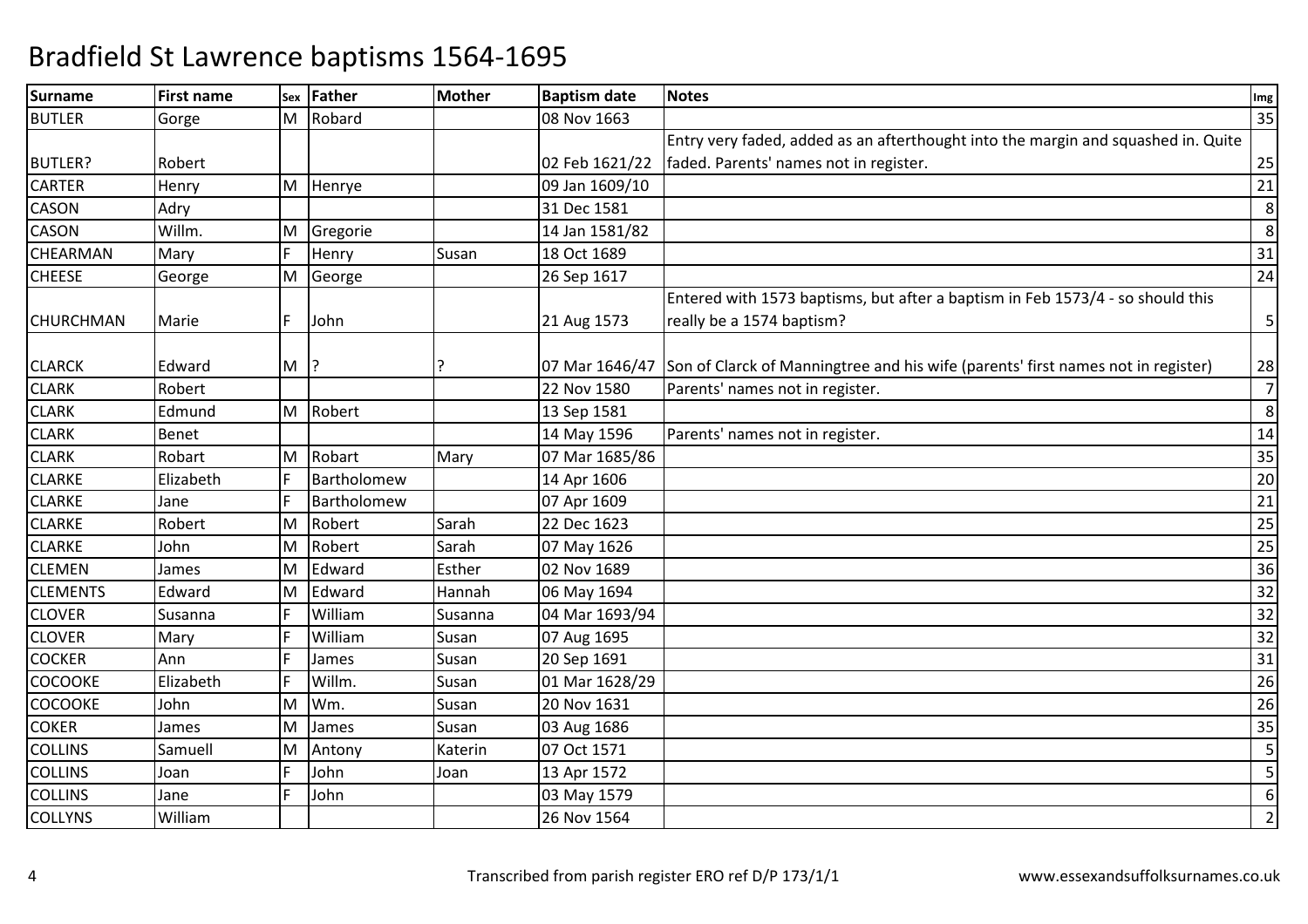| <b>Surname</b>   | <b>First name</b> | Sex | Father          | <b>Mother</b> | <b>Baptism date</b> | <b>Notes</b>                                                            | Img            |
|------------------|-------------------|-----|-----------------|---------------|---------------------|-------------------------------------------------------------------------|----------------|
| <b>COLMANE</b>   | Willam            | м   | Willame         |               | 06 Mar 1653/54      |                                                                         | 34             |
| <b>CONSTABLE</b> | Thomas            | M   | Thom.           |               | 26 May 1645         |                                                                         | 27             |
|                  |                   |     |                 |               |                     | Parents' names not in register. Squashed in at the end of 1595 baptism. |                |
| <b>CONVEN</b>    | Sarah             |     |                 |               | 08 Jun 1595         | Presumably this year, but could be 1596.                                | 14             |
| <b>CONVEN</b>    | Margaret          | Е   | John            |               | 27 Jan 1602/3       | Daughter of John Conven senr.                                           | 17             |
| <b>CONVEN</b>    | Mary              |     | John            |               | 13 May 1606         |                                                                         | 20             |
| <b>CONVEN</b>    | John              | м   | John            |               | * Jul 1663          | Day of month lost on page edge.                                         | 35             |
| <b>CONVIN</b>    | <b>Nicholas</b>   | M   | <b>Nicholas</b> |               | 15 Sep 1573         |                                                                         | 5              |
| <b>CONVIN</b>    | Faithe            | E   | John            |               | 31 Jul 1586         | 28th year of the reign of QE1                                           | 8              |
| <b>CONVIN</b>    | <b>Barbarie</b>   |     |                 |               | 09 Mar 1589/90      | Parents' names not in register. Or 1588/9?                              | 11             |
| <b>CONVIN</b>    | Mathew            |     |                 |               | 11 Jul 1591         | Parents' names not in register.                                         | 12             |
| <b>CONVIN</b>    | John              |     |                 |               | 17 Sep 1592         | Parents' names not in register.                                         | 13             |
| <b>CONVIN</b>    | Rebecka           |     | John            | Rebecka       | 01 Feb 1631/32      |                                                                         | 26             |
| <b>CONVIN</b>    | John              | M   | John            | Rhebecca      | 06 Dec 1633         |                                                                         | 26             |
| <b>CONVIN</b>    | Paul              | M   | John            | Rhebecca      | 15 Jan 1635/36      |                                                                         | 27             |
| <b>CONVIN</b>    | Elizabeth         |     | John            | Rhebecca      | 09 Nov 1638         |                                                                         | 27             |
| <b>CONVIN</b>    | Thomas            | M   | John            | Rhebecca      | 09 Nov 1638         |                                                                         | 27             |
| <b>CONVINE</b>   | Pale              | М   | Pale            | Seusan        | 05 Feb 1664/65      |                                                                         | 35             |
| <b>COOCKOOD</b>  | Mary              |     | William         |               | 28 Dec 1634         |                                                                         | 27             |
| <b>COOK</b>      | Robert            | M   | Robert          |               | 13 Jul 1578         |                                                                         | $\overline{4}$ |
| <b>COOK</b>      | Thomas            | M   | Thomas          | Thamar        | 06 Jan 1615/16      |                                                                         | 24             |
| <b>COOKE</b>     | Fama              |     | Thomas          |               | 03 Apr 1614         |                                                                         | 23             |
| <b>COOKE</b>     | Robert            | M   | Thomas          | Thamar        | 15 Oct 1618         |                                                                         | 25             |
| <b>COOKE</b>     | James             | M   | Thomas          | Thamar        | 06 Jun 1621         |                                                                         | 25             |
| <b>COOKE</b>     | Jane              | E   | Thomas          | Thamar        | 14 Apr 1623         |                                                                         | 25             |
| <b>COOKOK</b>    | Joan              |     | Thomas          |               | 06 Nov 1578         |                                                                         | $\overline{4}$ |
| <b>COOKOK</b>    | Wm.               | M   | Thomas          |               | 21 Feb 1573/74      |                                                                         | 5              |
| <b>COOLE</b>     | Eziell            | M   | Robert          |               | 01 Nov 1580         | Eziell might be a mispelling or abbreviation of Ezekiel                 | $\overline{7}$ |
| <b>COPINGER</b>  | Elisabeth         | E   | Henry           |               | 02 Dec 1649         | Daughter of Mr Henry Copinger.                                          | 28             |
| <b>COURTEOUS</b> | Elizabeth         |     | Laurence        | Eliz.         | 05 Nov 1639         |                                                                         | 27             |
| <b>COURTEOUS</b> | Mary              |     | Laurence        | Eliz.         | 29 Dec 1640         |                                                                         | 27             |
| <b>COURTEOUS</b> | Rhebecca          |     | Lawrence        | Elizab.       | 27 Feb 1641/42      |                                                                         | 27             |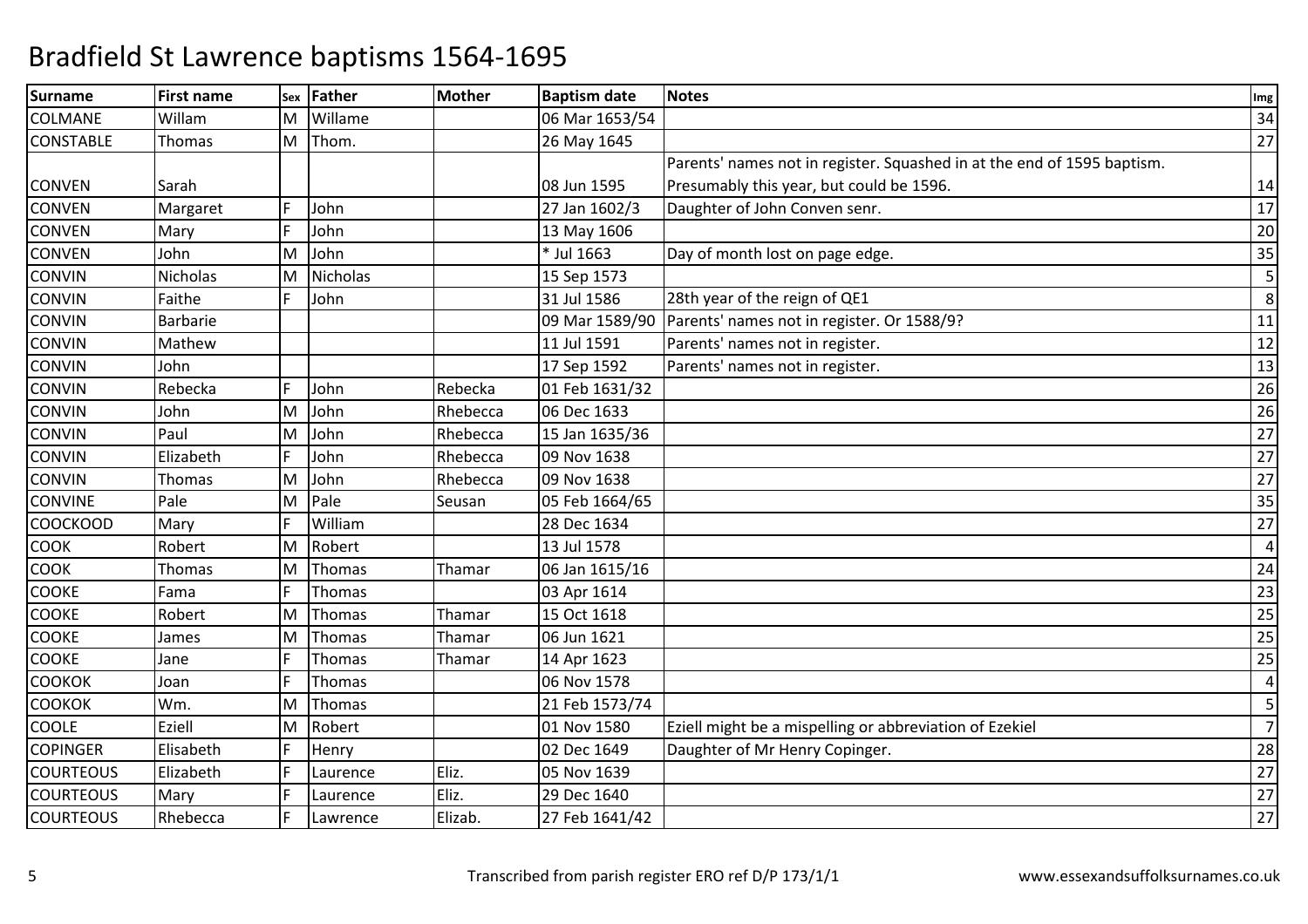| <b>Surname</b>    | <b>First name</b> | Sex | Father   | <b>Mother</b> | <b>Baptism date</b> | <b>Notes</b>                                         | Img |
|-------------------|-------------------|-----|----------|---------------|---------------------|------------------------------------------------------|-----|
| <b>COURTEOUS</b>  | Elizabeth         |     | Laurence | Elizabeth     | 19 Apr 1643         |                                                      | 27  |
| <b>COURTEOUS</b>  | Peter             | M   | Laurence | Elizab.       | 01 May 1646         |                                                      | 28  |
| <b>CRAMPE</b>     | Joane             |     | Henrye   |               | 24 Oct 1602         | Abode: Wixe                                          | 17  |
| <b>CRAMPTON</b>   | Kateren           |     | Robt.    |               | 11 Jun 1592         |                                                      | 12  |
| <b>CRECK</b>      | Simon             | M   | Henry    | Elezebth      | 03 Dec 1651         |                                                      | 28  |
| <b>CRECKE</b>     | Sara              | F   | Henry    | Sara          | 23 Oct 1653         |                                                      | 34  |
| <b>CREECK</b>     | John              | M   | Henry    | Elizab.       | 29 Jan 1636/37      |                                                      | 27  |
| <b>CREECK</b>     | William           | M   | Henry    | Elizab.       | 31 Mar 1639         |                                                      | 27  |
| <b>CREECK</b>     | Elizabeth         | F   | Henry    | Elizab.       | 06 Aug 1641         |                                                      | 27  |
| <b>CREECK</b>     | Elizabeth         | F   | Henry    | Elizabeth     | 25 Nov 1642         |                                                      | 27  |
| <b>CREEK</b>      | Mathew            | M   | Henry    | Elesebeth     | ** 1658             | Out of sequence, appearing before baptisms for 1650. | 28  |
| <b>CREEKE</b>     | Henerry           | M   | Henery   |               | 22 Jun 1628         |                                                      | 26  |
| <b>CREEKE</b>     | Elesabeath        |     | Henry    | Sare          | 10 Feb 1655/56      |                                                      | 34  |
| <b>CRICK</b>      | Anne              | F   | John     | Jane          | 30 Aug 1618         |                                                      | 25  |
| <b>CRICK</b>      | Mary              |     | John     | Jane          | 01 Nov 1619         |                                                      | 25  |
| <b>CRICK</b>      | Sarah             |     | John     | Jane          | 04 Feb 1620/21      |                                                      | 25  |
| <b>CRICKE</b>     | Elizabeth         |     | John     | Jane          | 18 May 1616         |                                                      | 24  |
| <b>CRICKE</b>     | Jane              | F   | John     | Jane          | 13 Apr 1617         |                                                      | 24  |
| <b>CRICKE</b>     | Abraham           | M   | John     | Jane          | 17 Nov 1622         |                                                      | 25  |
| <b>CRICKE</b>     | Jane              |     | John     | Jane          | 10 Feb 1625/26      |                                                      | 25  |
| <b>CRICKE</b>     | Jane              | F.  | John     | Jane          | 16 Sep 1627         |                                                      | 26  |
| <b>CRICKE</b>     | John              | M   | Hen.     | Marget        | * Jan 1629/30       | Day of month lost on page edge.                      | 26  |
| <b>CRIKE</b>      | Marget            |     | Henry    | Marget        | 24 Feb 1632/33      |                                                      | 26  |
| <b>CROSE</b>      | Elyzabeth         |     | John     | Elyzabath     | 14 Mar 1651/52      |                                                      | 34  |
| <b>CROSE</b>      | Seabel            | F   | John     | Elsebeath     | 28 Mar 1654         |                                                      | 34  |
| <b>CROSSMAN</b>   | Sarah             |     | Samuel   | Mary          | 12 Mar 1692/93      |                                                      | 32  |
| <b>CUNSTABEL</b>  | Thomas            | M   | Thomas   |               | 26 Jun 1654         |                                                      | 34  |
| <b>CUNSTABLE</b>  | Retcherd          | M   | Thomas   | Margret       | 22 Feb 1651/52      |                                                      | 28  |
| <b>CURTES</b>     | John              | M   | Lorente  | Elezebth      | 04 Mar 1652/53      |                                                      | 34  |
| <b>CURTES</b>     | Rebackey          |     | Lorent   | Elezabthe     | 16 Sep 1649         |                                                      | 34  |
| <b>CUTTINGHAM</b> | Elizabeth         |     | John     |               | 10 May 1621         | <b>Base daughter</b>                                 | 25  |
| <b>DIX</b>        | Rachell           |     | Thomas   |               | 15 Apr 1576         |                                                      | 6   |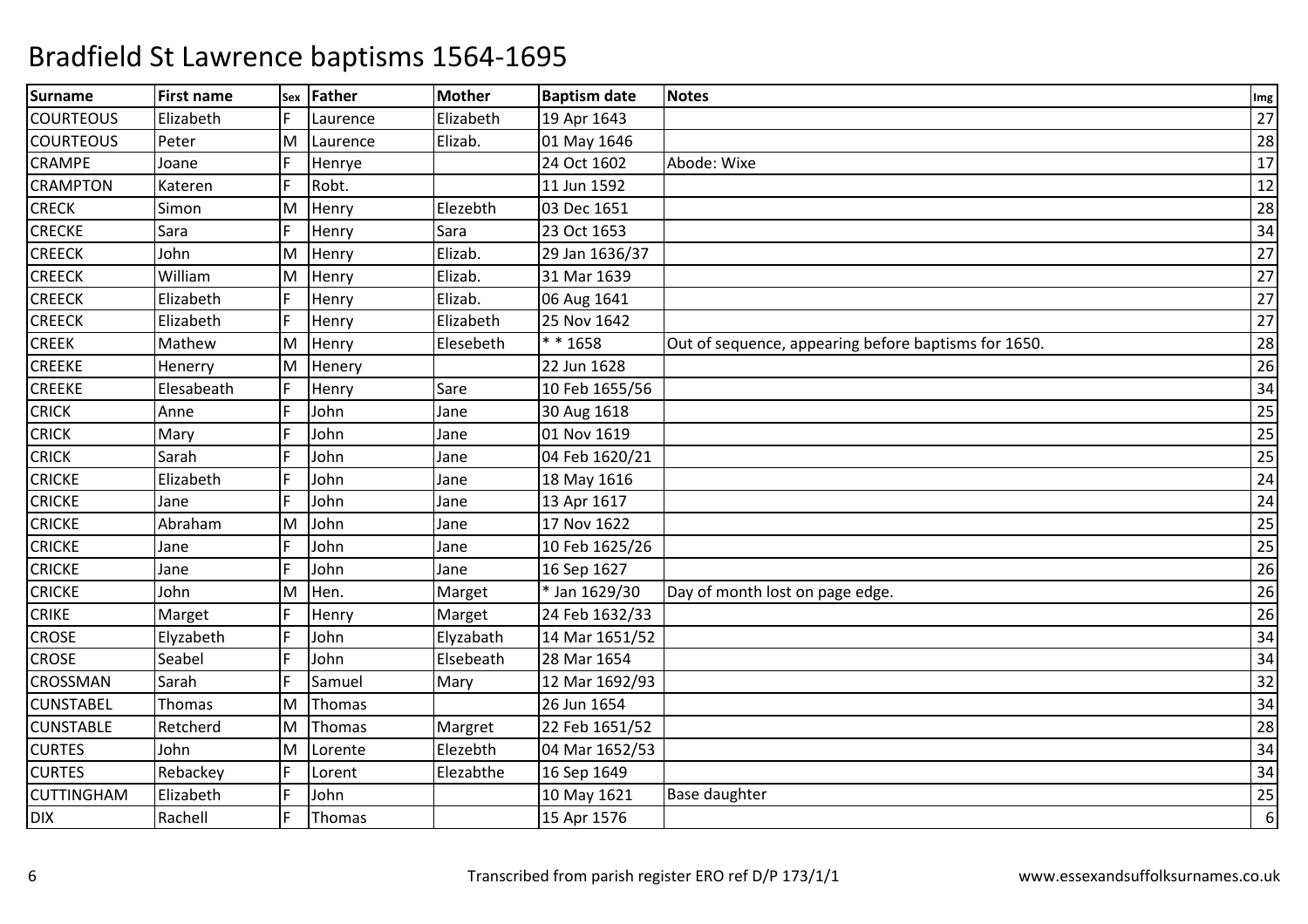| <b>Surname</b>   | <b>First name</b> |    | sex Father   | <b>Mother</b>  | <b>Baptism date</b> | <b>Notes</b>                                                                    | Img            |
|------------------|-------------------|----|--------------|----------------|---------------------|---------------------------------------------------------------------------------|----------------|
| <b>DIX</b>       | Richard           | M  | Richard      |                | 24 Oct 1581         |                                                                                 | $\overline{7}$ |
| <b>DOPSON</b>    | Mary              | F  | Thom.        | Mary           | 26 Jan 1635/36      |                                                                                 | 27             |
| <b>DOWGHTIE</b>  | Thomas            | M  | Thomas       |                | 06 Nov 1586         | 28th year of the reign of QE1                                                   | 8              |
| <b>DOWGHTIE</b>  | Amy               |    |              |                | 20 Sep 1590         | Parents' names not in register.                                                 | 12             |
| EADGRAVE         | Thomas            | М  | Thomas       | Marey          | 29 Oct 1651         |                                                                                 | 28             |
| <b>EADGRAVE</b>  | John              | M  | Thomas       | Marey          | 28 Mar 1653         |                                                                                 | 28             |
| <b>EASTALL</b>   | William           | M  | William      | Ann            | 03 Jun 1694         |                                                                                 | 32             |
| EDGRAVE          | Willam            | M  | Thomas       |                | * Aug 1655          | Day of month too faded to read.                                                 | 34             |
| <b>EDGRUFE</b>   | Francis           |    | William      | Mary           | 21 Apr 1690         |                                                                                 | 31             |
| <b>ELMER</b>     | Henry             | M  | William      | Susan          | 30 Sep 1627         |                                                                                 | 26             |
| <b>ESTY</b>      | Ann               | F  | William      | Ann            | 11 Dec 1692         |                                                                                 | 32             |
| <b>EVERT</b>     | Henry             | M  | Henery       | Sarey          | * May 1655          | Day of month lost on page edge.                                                 | 34             |
| <b>EYLES</b>     | <b>Thomas</b>     | M  | Thomas       |                | 01 Nov 1566         |                                                                                 | $\overline{3}$ |
| <b>FALL</b>      | Daniell           | M  | Bartholomewe |                | 04 Dec 1606         |                                                                                 | 20             |
| <b>FALL</b>      | Marie             | E  | Bartholomew  |                | 20 Mar 1609/10      |                                                                                 | 21             |
| FALL             | John              | M  | Bartholomew  | Dorcas         | 11 Apr 1615         |                                                                                 | 23             |
| FALL             | Bartholomew       | ΙM | Bartholomew  |                | 02 Jul 1617         |                                                                                 | 24             |
| FALL             | Bartholomew       | M  | Dan.         | Elizab.        | 01 Jan 1641/42      |                                                                                 | 27             |
| <b>FALL</b>      | Elizabeth         | E  | Daniell      | Elizab.        | 03 Oct 1644         |                                                                                 | 27             |
|                  |                   |    |              |                |                     | Appears here on image 27 at end of 1645 baptisms, repeated again on image 28 in |                |
| <b>FALL</b>      | Danel             | M  | Danel        | Elezebath      | 03 Sep 1648         | sequence.                                                                       | 27             |
| <b>FALL</b>      | Rebeccah          | F  | Daniell      | Elizabeth      | 25 Feb 1646/47      |                                                                                 | 28             |
| <b>FALLE</b>     | Mathewe           | M  | Barth.       |                | 18 Mar 1603/4       |                                                                                 | 18             |
| <b>FARINGTON</b> | Francis           |    | Thomas       | <b>Brigit</b>  | 29 Apr 1694         |                                                                                 | 32             |
| <b>FARINGTON</b> | Marey             |    | Thomas       | <b>Brigett</b> | 10 May 1691         |                                                                                 | 36             |
| <b>FARINTON</b>  | <b>Bridget</b>    |    | Thomas       | Bridget        | 31 Jan 1685/86      |                                                                                 | 35             |
| <b>FITES</b>     | Marie             | E  | Wm.          |                | 19 Sep 1591         |                                                                                 | 12             |
| <b>FORREST</b>   | Elizab*           |    | Richard      | Sara           | 09 Feb 1689/90      | End of child's name lost thanks to a tear.                                      | 35             |
| <b>FOX</b>       | Rose              |    | Georg        |                | 02 Sep 1594         |                                                                                 | 13             |
| <b>FRANCIS</b>   | Robert            |    |              |                | 29 Aug 1591         | Parents' names not in register.                                                 | 12             |
| <b>FRAYOR</b>    | Anna              | È. |              | Anna           | 26 Sep 1617         |                                                                                 | 24             |
| <b>FULLER</b>    | John              | M  | John         |                | * Jan 1629/30       | Day of month lost on page edge.                                                 | 26             |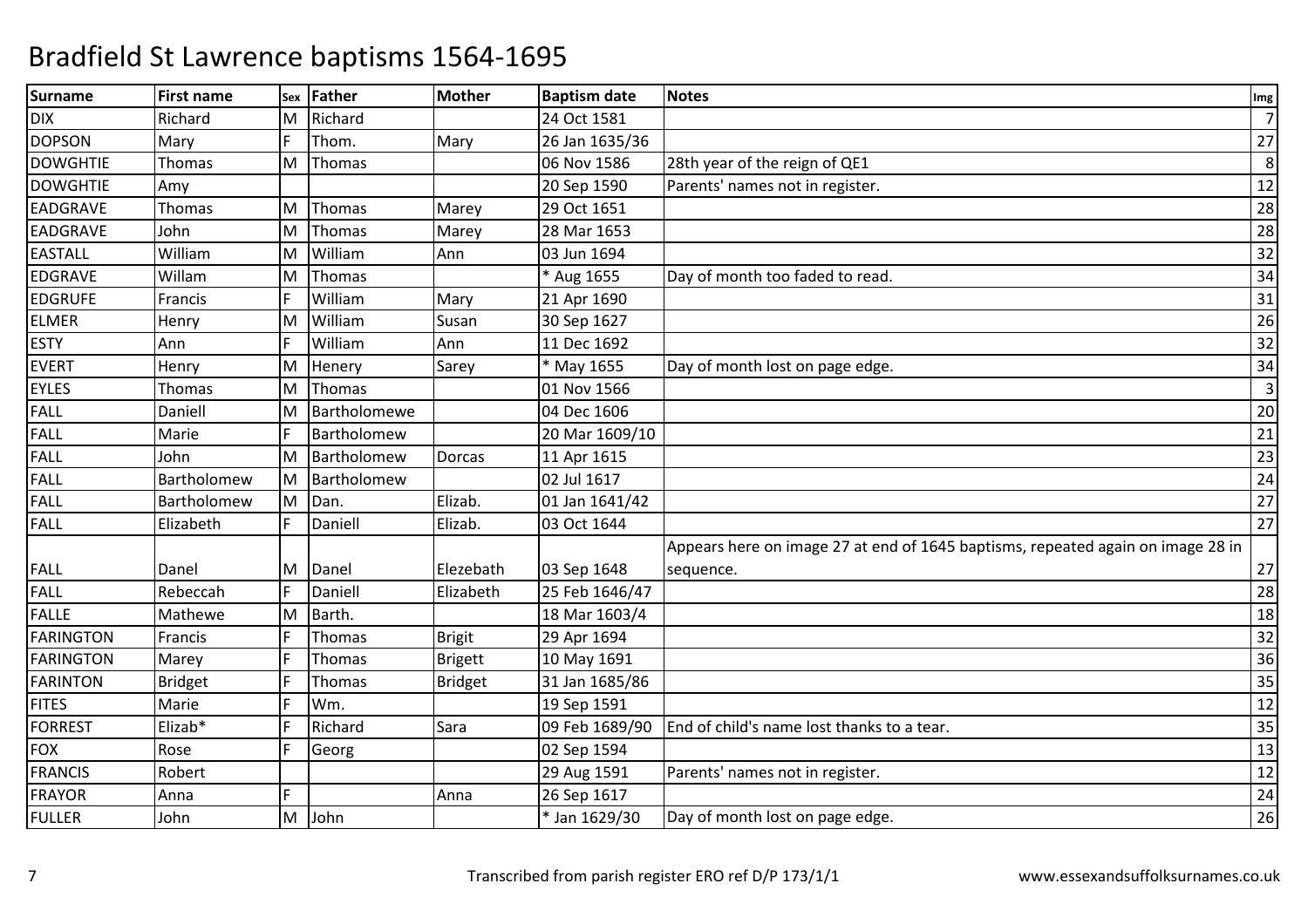| <b>Surname</b>   | <b>First name</b> | Sex | <b>Father</b> | <b>Mother</b> | <b>Baptism date</b> | <b>Notes</b>                                                                                                                                                                                                                                      | Img              |
|------------------|-------------------|-----|---------------|---------------|---------------------|---------------------------------------------------------------------------------------------------------------------------------------------------------------------------------------------------------------------------------------------------|------------------|
| <b>GALLAR</b>    | Rhebecca          | E   | Vincent       | Priscilla     | 26 Apr 1640         |                                                                                                                                                                                                                                                   | 27               |
| <b>GALLAR</b>    | John              | M   | Vincent       | Rhebecca      | 16 May 1641         |                                                                                                                                                                                                                                                   | 27               |
| <b>GIFFORD</b>   | John              |     |               |               | 02 Jul 1598         | Parents' names not in register.                                                                                                                                                                                                                   | 14               |
| <b>GIFFORD</b>   | Thomas            | M   | John          |               | 24 Aug 1606         |                                                                                                                                                                                                                                                   | 20               |
| <b>GIFFORD</b>   | Edmund            | İΜ  | John          |               | 27 Oct 1608         |                                                                                                                                                                                                                                                   | 21               |
| <b>GIFFORD</b>   | Frauncis          | M   | John          |               | 31 Aug 1615         |                                                                                                                                                                                                                                                   | $\overline{24}$  |
| <b>GIFFORD</b>   | John              | M   | Edmond        | Anne          | 02 Feb 1635/36      |                                                                                                                                                                                                                                                   | 27               |
| <b>GIFFORD</b>   | Margarett         | F   | Edmond        | Anne          | 20 Aug 1637         |                                                                                                                                                                                                                                                   | 27               |
| <b>GIFFORD</b>   | Mary              | F.  | John          | Mary          | 26 May 1641         |                                                                                                                                                                                                                                                   | 27               |
| <b>GIFFORDE</b>  | Henrye            |     |               |               | 01 Jun 1600         | Parents' names not in register.                                                                                                                                                                                                                   | 16               |
| <b>GIFFORDE</b>  | Edmonde           | M   | John          |               | 23 Jan 1602/3       |                                                                                                                                                                                                                                                   | 17               |
| <b>GIFORD</b>    | Edward            |     |               |               | 24 Sep 1592         | Parents' names not in register.                                                                                                                                                                                                                   | 13               |
| <b>GLADEN</b>    | Henry             | M   | Hen.          | Margaret      | 29 May 1623         |                                                                                                                                                                                                                                                   | 25               |
| <b>GREENE</b>    | Joan              |     |               |               | 08 Apr 1565         | Was baptized and buryed same day.                                                                                                                                                                                                                 | $\overline{2}$   |
| <b>GREENE</b>    | Margaret          |     |               |               | 29 May 1566         |                                                                                                                                                                                                                                                   | $\overline{3}$   |
| <b>GREMWOOD</b>  | Willm             | M   | John          |               | 26 Mar 1580         |                                                                                                                                                                                                                                                   | $\overline{7}$   |
|                  |                   |     |               |               |                     | Daughter of Mr Harbotle Grimeston esquire & Mary his wife was baptized at the                                                                                                                                                                     |                  |
| <b>GRIMESTON</b> | Sarah             | F   | Harbotle      | Mary          | 26 Feb 1636/37      | Chappell of Bradfield Hall.                                                                                                                                                                                                                       | 27               |
| <b>GRIMSTON</b>  | Margeret          | F   | Edward        |               | 28 Apr 1591         |                                                                                                                                                                                                                                                   | 12               |
| <b>GRIMSTON</b>  | Marie             | F.  | Harry         |               | 06 Oct 1615         | Daughter of Mar. Harry Grimston [presumably Harbottle]                                                                                                                                                                                            | 24               |
| <b>GRIMSTON</b>  | William           | M   | Harbottle     | Elizab.       | 09 Jul 1616         | Son of Sir Harbottle Grimston, knight, and Elizab. His ladie                                                                                                                                                                                      | 24               |
| <b>GRIMSTON</b>  | William           | M   | Harbotle      | Elizabeth     | 13 Mar 1620/21      | Son of Sir Harbotle Grimston                                                                                                                                                                                                                      | 25               |
|                  |                   |     |               |               |                     | The sonne of Harbotle Grimston esq and Mary his wife was borne in Fleet-street in<br>London in the dwelling house of Sr George Crooke; at 5 of the clocke in the<br>afternoone of the three & twenty day of May in the yeere of our Lord 1631 and |                  |
| <b>GRIMSTON</b>  | George            | M   | Harbotle      | Mary          | 09 Jun 1631         | was baptised att St Dunstons church in Fleet-street the nynth day of June 1631.                                                                                                                                                                   | 26               |
| <b>GRIMSTONE</b> | Harbotle          | M   | Edward        |               | 20 Oct 1578         |                                                                                                                                                                                                                                                   | $\boldsymbol{6}$ |
| <b>GRIMSTONE</b> | Elizabeth         |     | Edward        | Magdalen      | 24 Oct 1621         | Daughter of Edward Grimstone esquire                                                                                                                                                                                                              | 25               |
| <b>GRIMSTONE</b> | Edwarde           | M   | Edwarde       | Magdalen      | 03 Dec 1622         | Son of Edwarde Grimstone esquire                                                                                                                                                                                                                  | 25               |
| <b>GRIMWOOD</b>  | John              | M   | John          |               | 13 Mar 1602/3       |                                                                                                                                                                                                                                                   | $\overline{17}$  |
| <b>GRIMWOOD</b>  | Thomas            | M   | John          |               | 01 Apr 1605         |                                                                                                                                                                                                                                                   | 19               |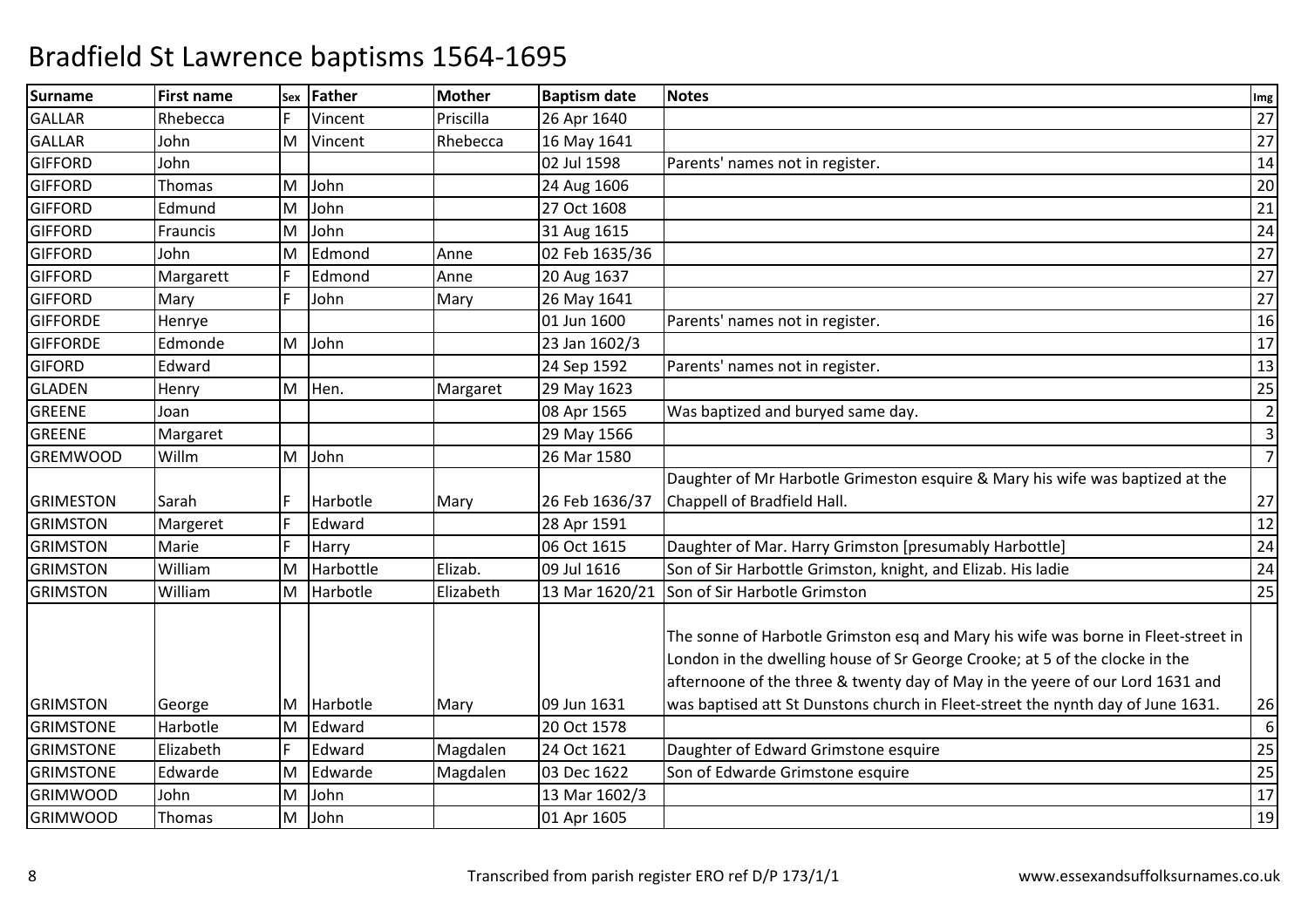| <b>Surname</b>  | <b>First name</b> |     | sex Father | <b>Mother</b> | <b>Baptism date</b> | <b>Notes</b>                                 | Img            |
|-----------------|-------------------|-----|------------|---------------|---------------------|----------------------------------------------|----------------|
| <b>GRIMWOOD</b> | John              | м   | John       |               | 16 Nov 1643         |                                              | 27             |
| <b>GYFFORD</b>  | John              |     |            |               | 16 Sep 1595         | Parents' names not in register.              | 14             |
| <b>HAIWARD</b>  | John              | M   | Steaven    | Marie         | 11 Sep 1610         |                                              | 22             |
| HALLABREAD      | Marey             |     | Roberd     | Frances       | 23 Dec 1655         |                                              | 34             |
| HALLABREAD      | Robard            | M   | Roberd     | Francis       | 03 Apr 1657         |                                              | 34             |
| <b>HAMMONT</b>  | Elizabeth         | E   | Philip     |               | 05 Nov 1637         |                                              | 27             |
| <b>HANTING</b>  | <b>Betres</b>     | F   | Nathaniel  |               | 23 Jun 1576         |                                              | $\overline{4}$ |
| <b>HANTING</b>  | Heaster           |     | Natha.     |               | 25 Apr 1580         |                                              | $\overline{7}$ |
| <b>HAOUS</b>    | James             | M   | James      | Anne          | 26 Aug 1632         |                                              | 26             |
| <b>HAOUS</b>    | William           | ΙM  | James      | Anne          | 22 Feb 1634/35      |                                              | 27             |
| <b>HAOUS</b>    | Isaak             | ΙM  | James      | Anne          | 03 Dec 1637         |                                              | 27             |
| <b>HAOUS</b>    | John              | ΙM  | James      |               | 12 Nov 1643         |                                              | 27             |
| <b>HARTE</b>    | Marie             | F   | Richard    |               | 11 May 1610         | Daughter of Richard Harte gent               | 22             |
| <b>HASLER</b>   | Elizabethe        | E   | Robert     | Frannces      | 11 Dec 1570         |                                              | 5              |
| <b>HAUES</b>    | John              | M   | John       | Marey         | 14 Jan 1653/54      |                                              | 34             |
| <b>HAUES</b>    | Thomas            | ΙM  | John       | Marey         | 14 Jan 1653/54      |                                              | 34             |
| <b>HAUES</b>    | Ede               |     | John       | Marey         | 01 Apr 1655         |                                              | 34             |
| <b>HAUES</b>    | John              | M   | John       | Marey         | 26 Jan 1656/57      |                                              | 34             |
| <b>HAUES</b>    | John              | M   | John       |               | 06 Oct 1659         |                                              | 34             |
| <b>HAUES</b>    | Seusan            | lF. | John       | Mareye        | 02 Jun 1662         |                                              | 35             |
| <b>HAVLOCK</b>  | Elizabeth         |     |            |               | 20 Feb 1569/70      | Parents' first names not in register.        | 5              |
| <b>HAVLOCK</b>  | Susan             |     | John       | Alys          | 11 Jun 1570         |                                              | 5              |
| <b>HAVLOCK</b>  | Ales              | F   | John       | $Al*$         | 30 Nov 1572         | End of mother's name lost.                   | 5              |
| <b>HAVLOCK</b>  | Em                |     | John       |               | 03 May 1579         |                                              | 6              |
| <b>HAVLOK</b>   | John              |     |            |               | 15 Jul 1576         | Parents' names not in register.              | 6              |
| <b>HAWES</b>    | James             | M   | John       | Temprance     | 07 Aug 1692         |                                              | 32             |
| <b>HAWES</b>    | John              | M   | John?      | Temprance     | 05 Mar 1686/87      | Father's name mainly lost on torn page edge. | 35             |
| <b>HAWES</b>    | <b>Thomas</b>     | M   | John       | Temperance    | 27 Feb 1688/89      |                                              | 36             |
| <b>HAWKINS</b>  | John              | M   | Thomas     |               | 09 Oct 1579         |                                              | $\pmb{4}$      |
| <b>HAYWARD</b>  | Ann               | lF. | Beangaman  |               | 01 Apr 1657         |                                              | 34             |
| <b>HAYWARD</b>  | Elezebth          |     | Bengeman   |               | 07 Nov 1662         |                                              | 35             |
| <b>HEARN</b>    | Martha            |     | Will.      | Elezebeth     | 17 Jan 1689/90      |                                              | 31             |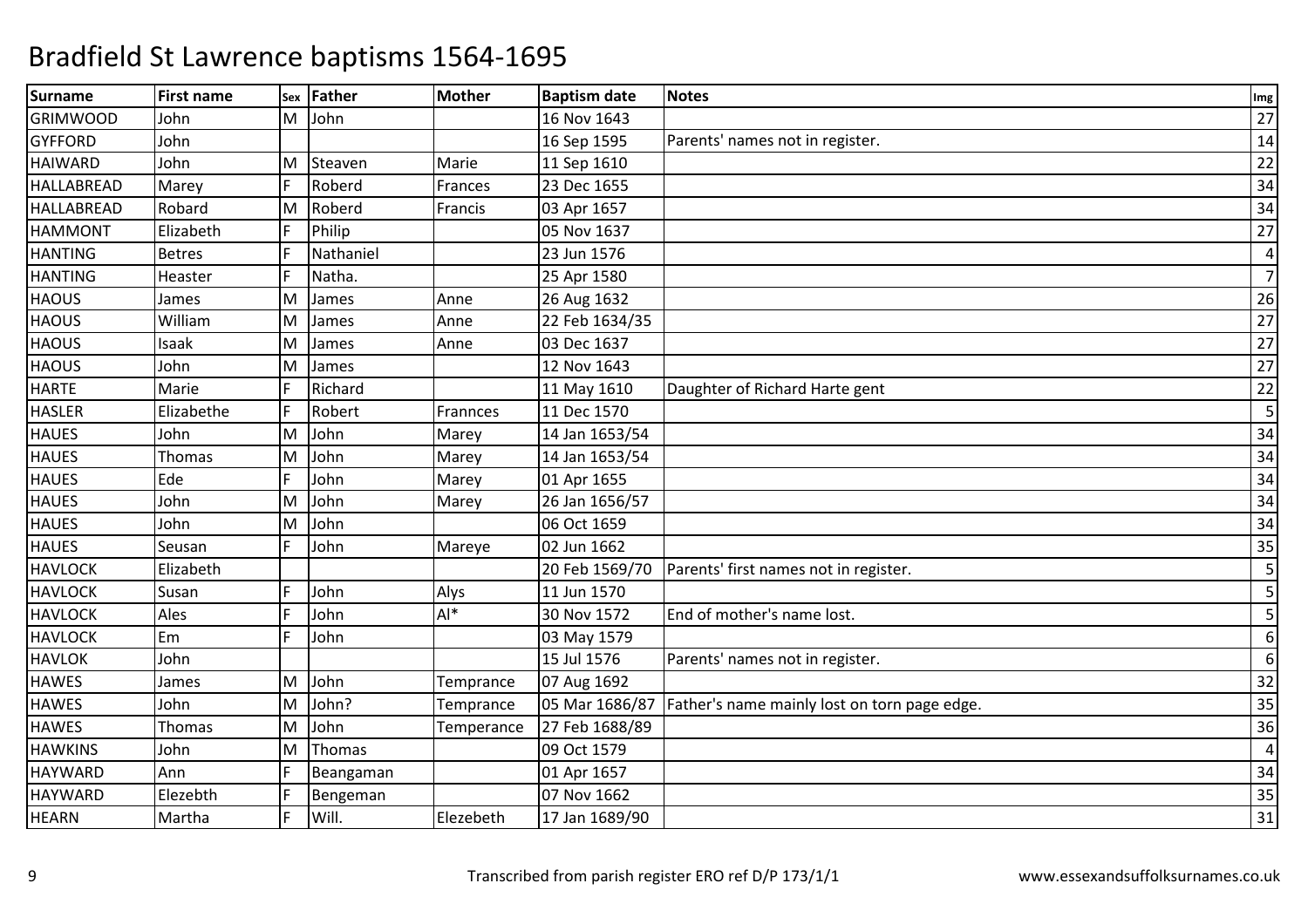| <b>Surname</b>  | <b>First name</b> | Sex | Father      | Mother    | <b>Baptism date</b> | <b>Notes</b>                                                                                                                                                                                                                                                                                                                                                                        | Img             |
|-----------------|-------------------|-----|-------------|-----------|---------------------|-------------------------------------------------------------------------------------------------------------------------------------------------------------------------------------------------------------------------------------------------------------------------------------------------------------------------------------------------------------------------------------|-----------------|
| <b>HECKFORD</b> | Annis             |     | Abraham     |           | 10 Apr 1608         |                                                                                                                                                                                                                                                                                                                                                                                     | 21              |
| <b>HECKFORD</b> | Rachell           | F   | Abraham     |           | 10 Mar 1610/11      |                                                                                                                                                                                                                                                                                                                                                                                     | 22              |
| <b>HEDG</b>     | Justin            | F   | Richard     |           | 26 Sep 1591         |                                                                                                                                                                                                                                                                                                                                                                                     | 12              |
| <b>HEDGE</b>    | Joan              |     | Richard     |           | 21 Dec 1578         |                                                                                                                                                                                                                                                                                                                                                                                     | $\vert 4 \vert$ |
|                 |                   |     |             |           |                     | Parents' names not in register. Under the heading "xxi yeare of the raigne of                                                                                                                                                                                                                                                                                                       |                 |
|                 |                   |     |             |           |                     | Queen Elizabeth ann 1584", but QE1's 21st regnal year was Nov 1578-Nov 1579."                                                                                                                                                                                                                                                                                                       |                 |
| <b>HEDGE</b>    | Joan              |     |             |           | * * 1584            | No date other than year.                                                                                                                                                                                                                                                                                                                                                            | 8 <sup>1</sup>  |
| <b>HEDGE</b>    | John              | M   | Richard     |           | 24 Oct 1586         | 28th year of the reign of QE1                                                                                                                                                                                                                                                                                                                                                       | 8 <sup>1</sup>  |
| <b>HEDGE</b>    | John              |     |             |           | 22 Dec 1589         | Parents' names not in register.                                                                                                                                                                                                                                                                                                                                                     | 11              |
| <b>HEDGE</b>    | Marye             | F.  | Richard     |           | 27 Nov 1603         |                                                                                                                                                                                                                                                                                                                                                                                     | 18              |
| <b>HEDGE</b>    | Richard           | M   | Richard     |           | 13 Dec 1608         |                                                                                                                                                                                                                                                                                                                                                                                     | 21              |
| <b>HERRIS</b>   | Elizabeth         | F.  | Christopher | Elizabeth | 31 Jan 1622/23      | Elizabeth Herris the daughter of Christopher Herris esgr and Elizabeth his wife was<br>borne at Bradfeild Hall in Essex the eighteenth day of January being Fryday<br>between 11 and 12 of the clocke at night; and was baptised the one and thirtieth<br>daye of the sayd January Anno Dom. 1622 in the Chappell at Bradfeild Hall by Mr<br>Wotton vicar of the pish of Bradfeild. | 25              |
| <b>HERRIS</b>   | Francis           | F   | Christopher | Elizabeth | 01 Sep 1624         | Daughter of Christopher Herris esquire                                                                                                                                                                                                                                                                                                                                              | 25              |
| <b>HERRIS</b>   |                   | F.  | Christopher | Elizabeth | 19 May 1626         | The daughter of Christopher Herris Esqr & Elizabeth his wife was borne att Dr<br>Mantfords house in the litle Cloyster att Westminster the tenth day of May being<br>Wedensday betwen 6 & 7 of the clocke in the morning, & was baptised the 19th<br>day of the same month of May being in the yeere of or. Lord God 1626 by Dr<br>Sutten in the Abbey Church of Westminster.       | 26              |
|                 | Mary              |     |             |           |                     |                                                                                                                                                                                                                                                                                                                                                                                     |                 |
| <b>HERRIS</b>   | Christopher       | M   | Christopher | Elisabeth | 19 Jun 1628         | The sonne of Christopher & Elisabeth Herris was borne the 12 day of June Anno<br>Dom. 1628 at Islington, & was baptised in the pish church there.                                                                                                                                                                                                                                   | 26              |
| <b>HETEN</b>    | Mary              | F   | Robert      | Mary      | 17 Jul 1689         |                                                                                                                                                                                                                                                                                                                                                                                     | 31              |
| <b>HEWES</b>    | Elizabeth         | F   | Roger       | Joane     | 11 Oct 1621         |                                                                                                                                                                                                                                                                                                                                                                                     | 25              |
| <b>HEWET</b>    | Robert            |     |             |           | 19 Feb 1564/65      |                                                                                                                                                                                                                                                                                                                                                                                     | $\overline{2}$  |
| <b>HEWET</b>    | Elizabethe        |     | John        |           | 02 Sep 1565         |                                                                                                                                                                                                                                                                                                                                                                                     | $\overline{3}$  |
| <b>HEWET</b>    | Roger             |     |             |           | 17 Mar 1565/66      |                                                                                                                                                                                                                                                                                                                                                                                     | $\overline{3}$  |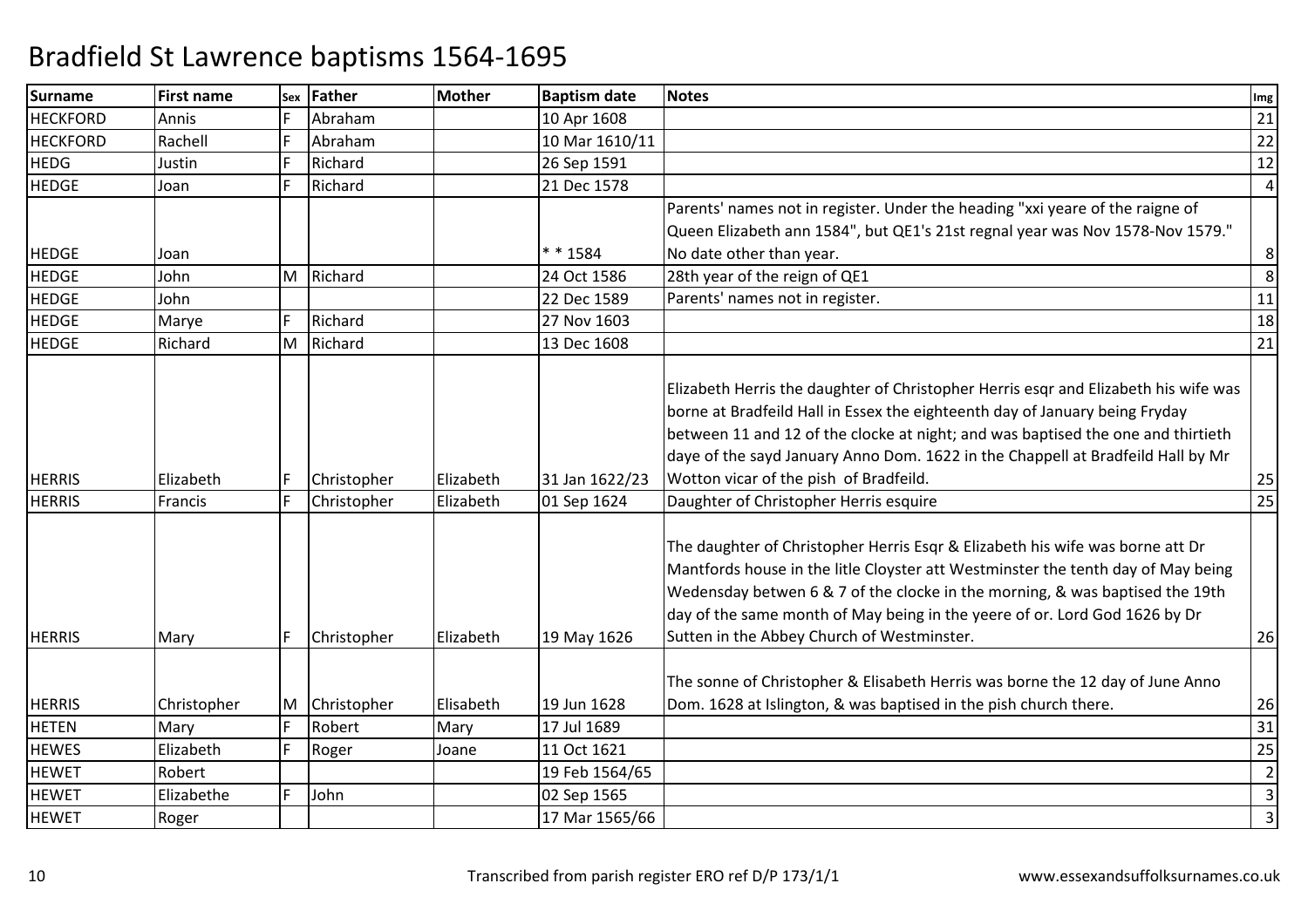| <b>Surname</b>   | <b>First name</b> |    | sex Father      | <b>Mother</b> | <b>Baptism date</b> | <b>Notes</b>                                            | Img              |
|------------------|-------------------|----|-----------------|---------------|---------------------|---------------------------------------------------------|------------------|
| <b>HEWET</b>     | Robert            |    |                 |               | 17 Mar 1565/66      |                                                         | 3                |
| <b>HEWET</b>     | Thomas            |    | M Rychard       |               | 27 Oct 1566         |                                                         | 3                |
| <b>HEWET</b>     | John              | M  | Gyles           |               | 20 Oct 1567         |                                                         | $\overline{a}$   |
| <b>HEWET</b>     | Edmund            | M  | Richard         | Annes         | 08 Jan 1569/70      |                                                         | 5                |
| <b>HEWET</b>     | Susan             |    | Thomas          | Annes         | 14 May 1570         |                                                         | 5                |
| <b>HEWET</b>     | Joan              | F  | John            | Margret       | 14 Jan 1570/71      |                                                         | 5                |
| <b>HEWET</b>     | Elizabethe        | E  | <b>Nicholas</b> |               | 31 Oct 1574         |                                                         | 5                |
| <b>HEWET</b>     | John              | M  | John            |               | 24 Jun 1576         |                                                         | 6                |
| <b>HEWET</b>     | Peter             |    | Richard         |               | 13 Oct 1578         |                                                         | $\boldsymbol{6}$ |
| <b>HEWET</b>     | Kateren           |    | Richard         |               | 13 Oct 1578         |                                                         | 6                |
| <b>HEWET</b>     | Peter             | M  | Edmund          |               | 16 Jun 1607         |                                                         | 20               |
| <b>HEYWARD</b>   | John              | M  | Thomas          |               | 15 Apr 1576         |                                                         | 6                |
| <b>HIBBLE</b>    | William           | M  | William         | Margare       | 25 Oct 1638         |                                                         | 27               |
| <b>HIGES</b>     | Willm.            | M  | Richard         |               | 11 Sep 1580         |                                                         | $\overline{7}$   |
| <b>HIGGES</b>    | Edward            | M  | Edward          |               | 28 Feb 1603/4       |                                                         | 18               |
| <b>HIGGES</b>    | Richard           | м  | Edward          |               | 22 Apr 1606         |                                                         | 20               |
| <b>HIGGES</b>    | Robert            | M  | Edward          | Marie         | 02 Nov 1607         |                                                         | 21               |
| <b>HIGGS</b>     | Edward            | M  | Richard         |               | 15 Jul 1576         |                                                         | $\overline{4}$   |
| <b>HIGHNOONE</b> | John              |    |                 |               | 23 Apr 1632         | Parents' names not in register.                         | 26               |
| <b>HIGHNOONE</b> | Mary              | F. | William         |               | 22 Dec 1643         |                                                         | 27               |
| <b>HIGHNOONE</b> | Elizabeth         | F  | Will.           | Eliz.         | 06 Sep 1646         |                                                         | 28               |
| <b>HIGS</b>      | John              |    |                 |               | 15 Dec 1589         | Parents' names not in register.                         | 11               |
| <b>HOCKLE</b>    | Hester            |    |                 |               | 22 Feb 1580/81      | Parents' names not in register.                         | $\overline{7}$   |
| <b>HODGE</b>     | Robert            | M  | Richarde        |               | 12 Oct 1581         |                                                         | $\overline{7}$   |
| <b>HOLDEN</b>    | John              | M  | John            | Francis       | 08 Jun 1626         |                                                         | 25               |
| <b>HOMES</b>     | Elizabethe        | F  | Robert          | Annes         | 02 Nov 1572         |                                                         | 5                |
| <b>HOMES</b>     | Sarah             |    | Will.           |               | 16 Apr 1637         | The base child or bastard of Will. Homes of Manningtree | 27               |
| <b>HOULDING</b>  | Francis           | M  | John            |               | 02 Feb 1628/29      |                                                         | 26               |
| <b>HOULDING</b>  | Edmund            | M  | John            | Francis       | 26 Jul 1631         |                                                         | 26               |
| <b>HOULTE</b>    | William           | M  | Thomas          |               | 31 Mar 1611         |                                                         | 22               |
| <b>HOWARD</b>    | Mary              |    | <b>Mathias</b>  | Mary          | 19 May 1695         |                                                         | 32               |
| HUNSMANE         | Sesselbe          | E  | Willame         |               | 01 Aug 1660         |                                                         | 35               |
|                  |                   |    |                 |               |                     |                                                         |                  |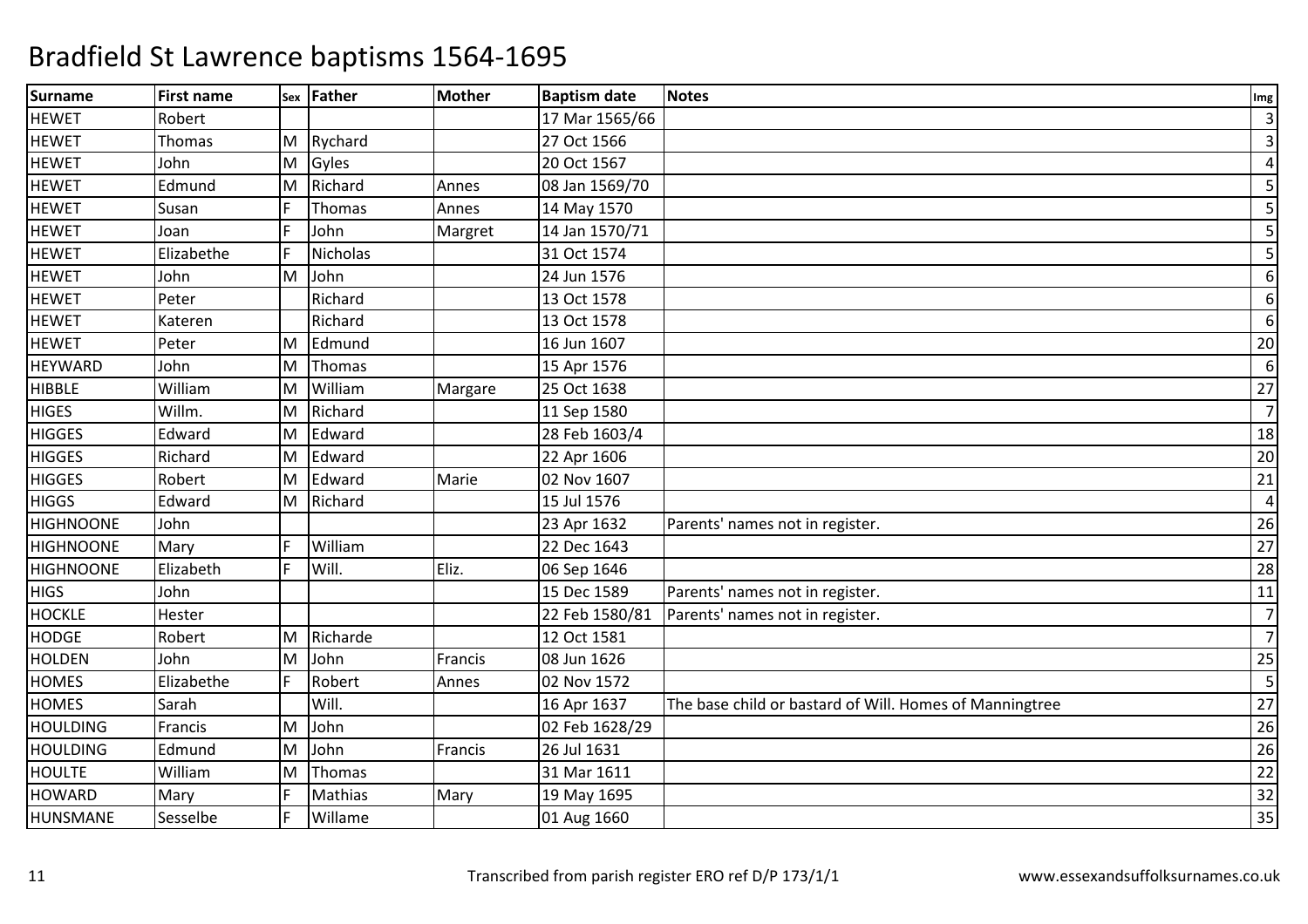| <b>Surname</b>   | <b>First name</b> |    | sex Father  | <b>Mother</b> | <b>Baptism date</b> | <b>Notes</b>                                   | Img             |
|------------------|-------------------|----|-------------|---------------|---------------------|------------------------------------------------|-----------------|
| <b>HUNT</b>      | Mary              |    | Henry       | Margery       | 03 Jul 1620         |                                                | 25              |
| <b>HUNT</b>      | Robert            | M  | Henry       | Margery       | 26 Oct 1631         |                                                | 26              |
| <b>HUNT</b>      | Henry             | M  | Henry       | Elizabeth     | 13 Sep 1645         |                                                | 27              |
| <b>HUNT</b>      | William           | M  | Henry       |               | 08 Jun 1646         |                                                | 28              |
| <b>HUNT</b>      | Edward            | M  | Henry       | Elizabeth     | 19 Mar 1646/47      |                                                | 28              |
| <b>HUNT</b>      | John              | M  | Henry       | Elesabathe    | 15 Feb 1649/50      |                                                | 28              |
| <b>HUNT</b>      | Eadward           | M  | Eadwarde    | Elesabth      | 29 Dec 1651         |                                                | 28              |
| <b>HUNT</b>      | John              | M  | Eadward     | Elesabeathe   | 02 May 1654         |                                                | 34              |
| <b>HUNT</b>      | Willam            | M  | Eadward     | Elyzabth      | 24 Oct 1656         |                                                | 34              |
| <b>HUNT</b>      | Retcherd          | M  | Eadward     |               | 11 Jan 1660/61      | Date of birth: 22 Oct 1660                     | 35              |
| <b>HUNTE</b>     | Elizabeth         | F  | Henry       |               | 12 Jun 1617         |                                                | 24              |
| <b>HUNTE</b>     | John              | M  | Henry       | Margery       | 29 May 1623         |                                                | 25              |
| <b>HUNTE</b>     | Edwarde           | M  | Henry       | Margery       | 05 Nov 1626         |                                                | 25              |
| <b>HUNTMAN</b>   | Thomas            | M  | Thomas      |               | 31 Dec 1614         |                                                | $\overline{23}$ |
| <b>HUNTMAN</b>   | Suzanna           | M  | Thomas      |               | 11 Jan 1614/15      |                                                | 23              |
| <b>HUNTMAN</b>   | Thomas            | M  | Thomas      |               | 28 Mar 1618         |                                                | 25              |
| <b>HUNTMAN</b>   | William           | M  | Thomas      |               | 06 May 1619         |                                                | 25              |
| <b>HUNTMAN</b>   | Sarah             | F  | Thomas      | Anne          | 26 Jun 1620         |                                                | 25              |
| <b>HUNTSMAN</b>  | William           | M  | Thomas      | Annis         | 18 Nov 1627         |                                                | 26              |
| <b>HUNTSMAN</b>  | Robert            | M  | Tho.        | Anne          | 10 Oct 1630         |                                                | 26              |
| <b>HUSE</b>      | John              | M  | Roger       | Joane         | 17 Aug 1619         |                                                | 25              |
| <b>HUSE</b>      | Mary              | F. | Roger       | Joane         | 05 Sep 1624         |                                                | 25              |
| HUT?             | Ames              |    |             |               | 12 Nov 1564         | Almond otherwise Hut? (faded)                  | $\overline{2}$  |
| <b>INGE</b>      | William           | M  | Edw.        | Margett       | 01 Feb 1630/31      |                                                | 26              |
| <b>IVES</b>      | John              | M  |             |               |                     | 05 Mar 1625/26 Parents' names not in register. | 25              |
| <b>IVES</b>      | William           | M  | William     |               | 23 Jul 1643         |                                                | 27              |
| <b>JEFFREY</b>   | John              | M  | Robert      | Faith         | 07 May 1621         |                                                | 25              |
| <b>JENINGES</b>  | Winefred          |    |             |               | 26 Mar 1590         | Parents' names not in register.                | 12              |
| <b>JENINGS</b>   | Thomas            |    |             |               | 21 Mar 1590/91      | Parents' names not in register.                | 12              |
| <b>JENNINGES</b> | Joan              | F  | Bartholomew |               | 14 Feb 1592/93      |                                                | 13              |
| <b>JENNINGS</b>  | Margerie          |    |             |               | 30 Jun 1589         | Parents' names not in register.                | 11              |
| <b>JENNINGS</b>  | Suzanna           |    | Bartholomew |               | 26 Apr 1608         |                                                | 21              |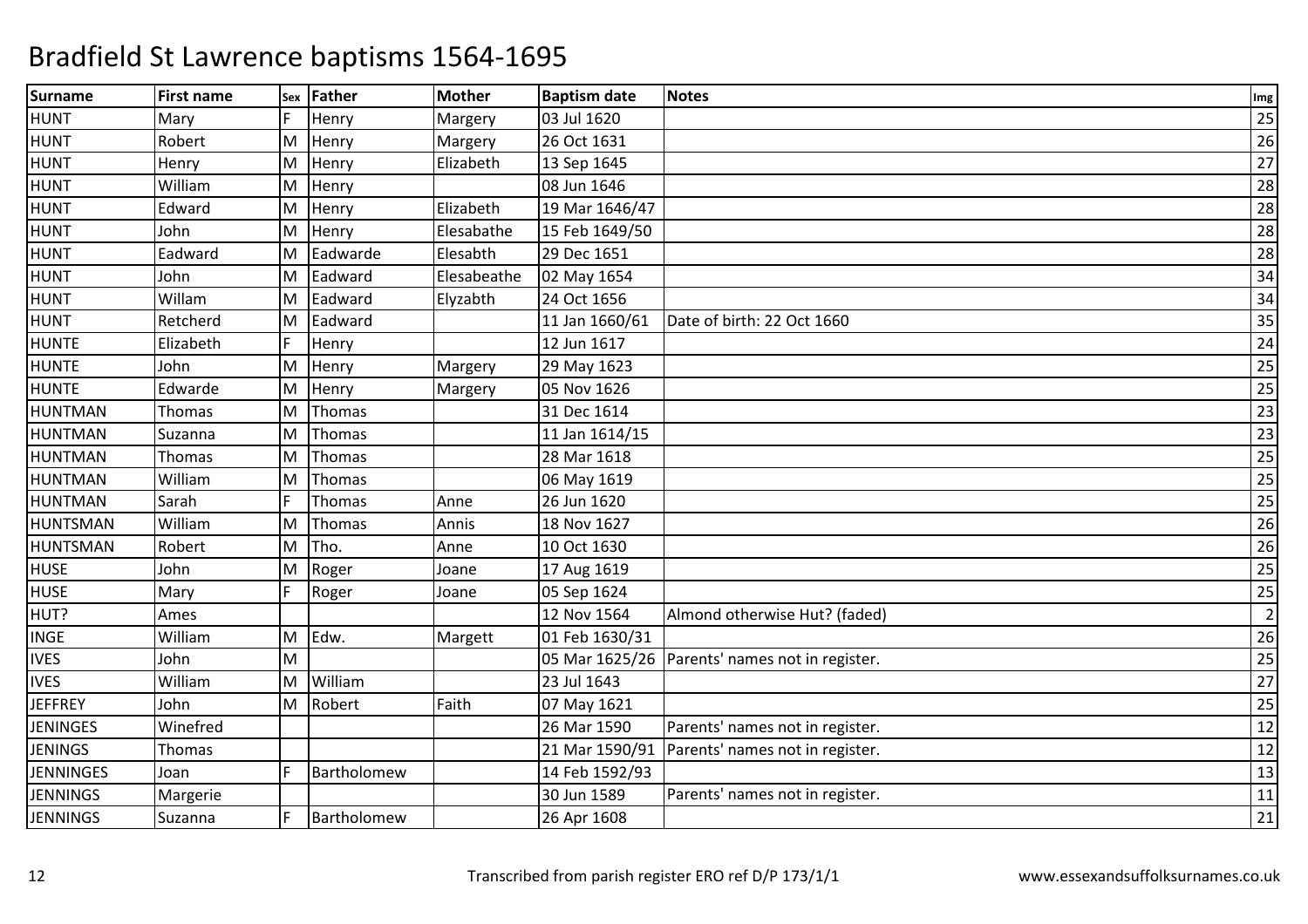| <b>Surname</b>     | <b>First name</b> | Sex | <b>Father</b>   | <b>Mother</b>   | <b>Baptism date</b> | <b>Notes</b>                                                                  | Img            |
|--------------------|-------------------|-----|-----------------|-----------------|---------------------|-------------------------------------------------------------------------------|----------------|
| <b>JOHNSON</b>     | Thomas            | м   | Thomas          |                 | 09 May 1568         |                                                                               | 4              |
| <b>JONES</b>       | John              | M   | William         |                 | 22 Apr 1648         |                                                                               | 28             |
| <b>KABALL</b>      | Elezebeth         |     | Samuell         | <b>Brafggat</b> | 18 Jul 1688         |                                                                               | 35             |
| <b>KEBLE</b>       | Elizabeth         |     | Thomas          |                 | 04 Aug 1611         |                                                                               | 22             |
| <b>KEBLE</b>       | Samuel            | M   | Samuel          |                 | 04 Oct 1691         |                                                                               | 31             |
| KENGESBEAREY       | Frances           | F   | Samuel          | Elsebeath       | 11 Feb 1655/56      |                                                                               | 34             |
|                    |                   |     |                 |                 |                     |                                                                               |                |
| <b>KENGSBEAREY</b> | Seusan            |     | Samuel          | Elezebeabth     | 10 Apr 1652         | Out of sequence, follows 1627 burials. Year slightly unclear - might be 1653? | 29             |
| <b>KERRINGTON</b>  | Samuel            | M   | <b>Benedict</b> |                 | 06 Sep 1691         |                                                                               | 31             |
| <b>KING</b>        | Edmund            | M   | Edmund          |                 | 18 Feb 1617/18      |                                                                               | 24             |
| <b>KINGBURY</b>    | Sam.              | M   | Samuel          | Elizab.         | $* * 1646$          | No date except year.                                                          | 28             |
| <b>KINGE</b>       | John              | M   | William         | Jane?           | 24 Sep 1626         | Mother's name quite faded.                                                    | 25             |
| <b>KINGSBAREY</b>  | Frances           |     | Francis         | Marey           | 06 Oct 1649         |                                                                               | 34             |
| <b>KINGSBURY</b>   | Elizabeth         | F   | Samuel          | Elizabeth       | 27 Jul 1641         |                                                                               | 27             |
| <b>KINGSBURY</b>   | Elizabeth         |     | Samuel          | Elizab.         | 23 Feb 1642/43      |                                                                               | 27             |
| <b>KINGSBURY</b>   | James             | M   | Franck          | Mary            | 03 Jul 1646         |                                                                               | 28             |
| <b>KIRK</b>        | Joan              |     |                 |                 | 20 Jun 1591         | Parents' names not in register.                                               | 12             |
| <b>KIRKE</b>       | Fayth             | E   | Andrewe         |                 | 09 Aug 1601         |                                                                               | 17             |
| <b>KIRKE</b>       | Robte.            |     | And.            |                 | 20 Mar 1603/4       | Robte., Eliz. & Suz., children of And. Kirke                                  | 18             |
| <b>KIRKE</b>       | Eliz.             |     | And.            |                 | 20 Mar 1603/4       | Robte., Eliz. & Suz., children of And. Kirke                                  | 18             |
| <b>KIRKE</b>       | Suz.              |     | And.            |                 | 20 Mar 1603/4       | Robte., Eliz. & Suz., children of And. Kirke                                  | 18             |
| KIRKE              | Richard           | M   | Andrewe         |                 | 28 Jul 1605         |                                                                               | 19             |
| <b>KNIGHT</b>      | Audry             |     |                 |                 | 11 Mar 1564/65      |                                                                               | $\overline{2}$ |
| <b>KOOKER</b>      | Anthony           | M   | James           | Susan           | 05 Feb 1692/93      |                                                                               | 32             |
| <b>KOOKER</b>      | John              | M   | James           | Susan           | 25 Mar 1694         |                                                                               | 32             |
| <b>KOOKOK</b>      | Ellen             |     | Thomas          |                 | 13 Nov 1575         |                                                                               | 6              |
| <b>LADBROCK</b>    | Rose?             |     | Recherd         | Sarah           | * May 1655          | Day of month lost on page edge. First name mainly worn away.                  | 34             |
| <b>LADBROCK</b>    | Recherd           | M   | Recherd         | Sarae           | 25 Apr 1657         |                                                                               | 34             |
| <b>LADBROCKE</b>   | Ratchel           | F   | Retcherd        | Sary            | 28 Feb 1651/52      |                                                                               | 28             |
| <b>LADBROCKE</b>   | Recherd           | M   | Recherd         |                 | 14 Feb 1659/60      |                                                                               | 34             |
| <b>LADBROOK</b>    | Mary              |     | George          |                 | 22 May 1645         |                                                                               | 27             |
| <b>LADBROOK</b>    | Sarah             |     | Richard         | Sarah           | 05 Jul 1646         |                                                                               | 28             |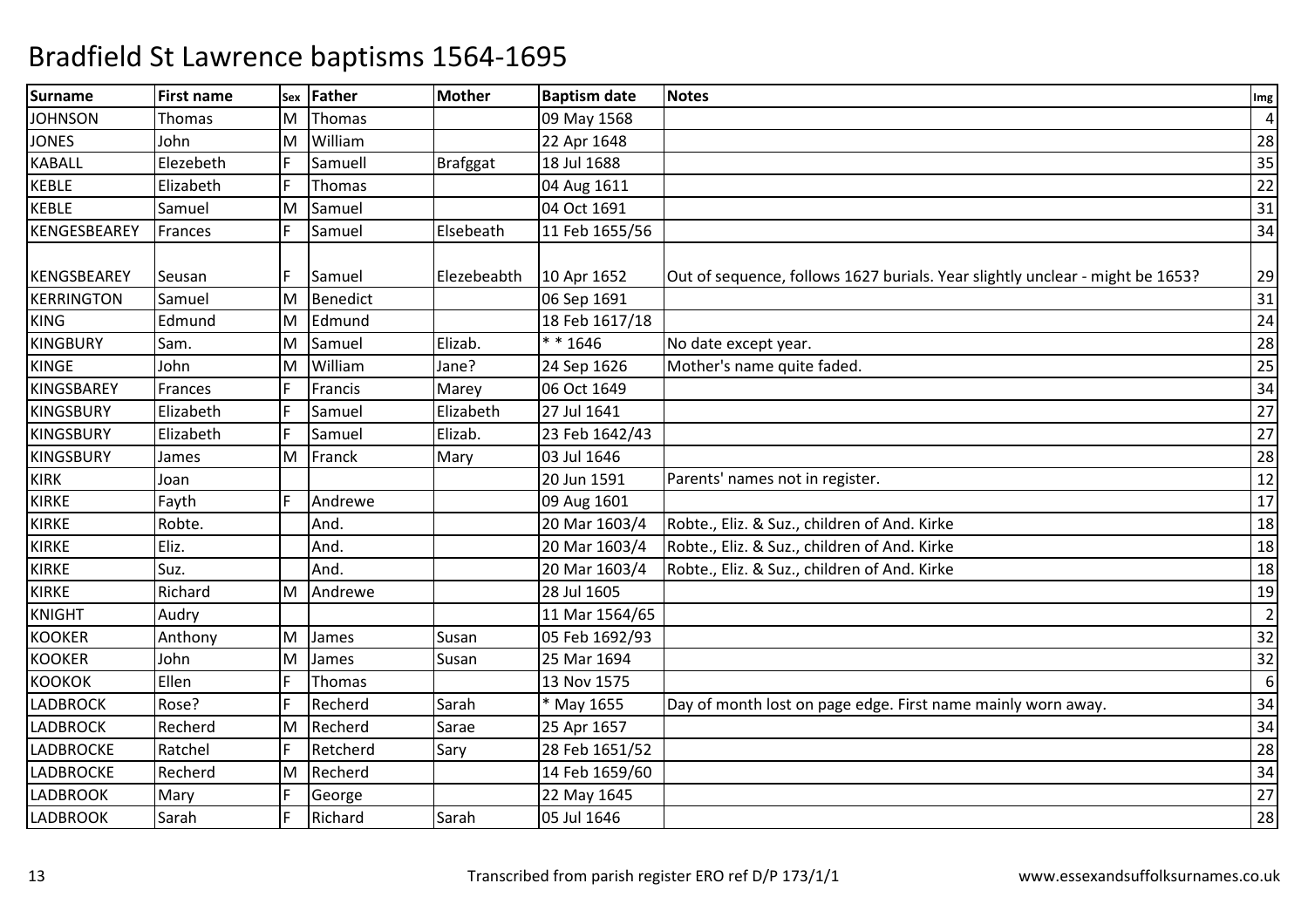| <b>Surname</b>   | <b>First name</b> |   | sex Father | <b>Mother</b> | <b>Baptism date</b> | <b>Notes</b>                                  | Img            |
|------------------|-------------------|---|------------|---------------|---------------------|-----------------------------------------------|----------------|
| <b>LADBROOK</b>  | Robard            | M | Recherd    |               | 09 Jul 1648         |                                               | 28             |
| <b>LADBROOK</b>  | Abraham           | M | George     | Sar*          | 08 Oct 1654         | End of mother's first name lost on page edge. | 34             |
| LADBROOKE        | George            | M | Georg      |               | 01 Jan 1613/14      |                                               | 23             |
| <b>LADBROOKE</b> | Elizabeth         |   | George     | Frauncis      | 05 Nov 1615         |                                               | 24             |
| <b>LADBROOKE</b> | Richard           | M | George     |               | 14 Jun 1618         |                                               | 25             |
| <b>LADBROOKE</b> | Robert            | M | George     | Francis       | 22 Apr 1621         |                                               | 25             |
| <b>LADBROOKE</b> | Elizabeth         | F | George     |               | 04 Apr 1641         |                                               | 27             |
| LEECH            | Martha            |   | John       | Mary          | 17 Jan 1689/90      |                                               | 31             |
| <b>LEECHE</b>    | Robert            |   |            |               | 01 Nov 1580         | Parents' names not in register.               | $\overline{7}$ |
| <b>LEECHE</b>    | Joane             |   |            |               | 28 Oct 1627         | Parents' names not in register.               | 26             |
| <b>LEETCH</b>    | William           | M | William    | Mary          | 03 Feb 1632/33      |                                               | 26             |
| <b>LETCH</b>     | John              | M |            | Margret       | 05 Feb 1664/65      | Son of Margret Letch, weddowe                 | 35             |
| <b>LETCHE</b>    | Elyzabath         |   | Willam     | Elyzabath     | 10 Aug 1656         |                                               | 34             |
| <b>LETCHE</b>    | Willam            | M | Willam     |               | 28 May 1660         |                                               | 34             |
| <b>LEUES</b>     | John?             | M | John       |               | 12 Jan 1660/61      | Date of birth: 12 Jan 1660/61                 | 35             |
| LEWES            | William           | M | William    | Rebecka       | 04 Oct 1615         |                                               | 24             |
| LEWES            | Mary              |   | Wm.        | Rebecka       | 25 Jul 1630         |                                               | 26             |
| LEWES            | <b>Barbara</b>    |   | John       | Barbarie?     | * Jan 1650/1        | Day of month hard to read - 1st?              | 28             |
| LEWES            | Elyzabath         |   | John       | Rebake        | 18 Dec 1652         |                                               | 34             |
| LEWIS            | Rebecca           |   | William    |               | 28 Jan 1617/18      |                                               | 24             |
| LEWIS            | Elizabeth         |   | William    | Rebecca       | 03 Feb 1619/20      |                                               | 25             |
| LEWIS            | Rebeccka          |   | William    | Rebeccka      | 16 May 1622         |                                               | 25             |
| LEWIS            | John              | M | William    | Rebekka       | 27 Dec 1626         |                                               | 25             |
| LEWIS            | Mary              |   | Thomas     | Mary          | 10 Jul 1695         |                                               | 32             |
| <b>LINK</b>      | Elizabeth         |   | Isaack     | Elizabeth     | 01 Jul 1694         |                                               | 32             |
| <b>LINONE</b>    | Willame           | M | Willame    | Marey         | 09 May 1652         |                                               | 34             |
| <b>LODBEROK</b>  | Georg             |   |            |               | 09 Dec 1565         |                                               | $\overline{3}$ |
| <b>LODBERUCK</b> | Marie             | F | George     |               | 15 Oct 1587         |                                               | 11             |
| <b>LODBERUCK</b> | Georg             |   |            |               | 14 Jul 1590         | Parents' names not in register. Or 1589?      | 11             |
| <b>LODBROCK</b>  | Susan             |   |            |               | 02 Jul 1564         |                                               | $\overline{2}$ |
| LONGE            | Elezebth          | F | Recherd    | Elezebth      | 06 Feb 1662/63      |                                               | 35             |
| <b>LORBORUCK</b> | Georg             | M | George     |               | 29 Jun 1589         |                                               | 9              |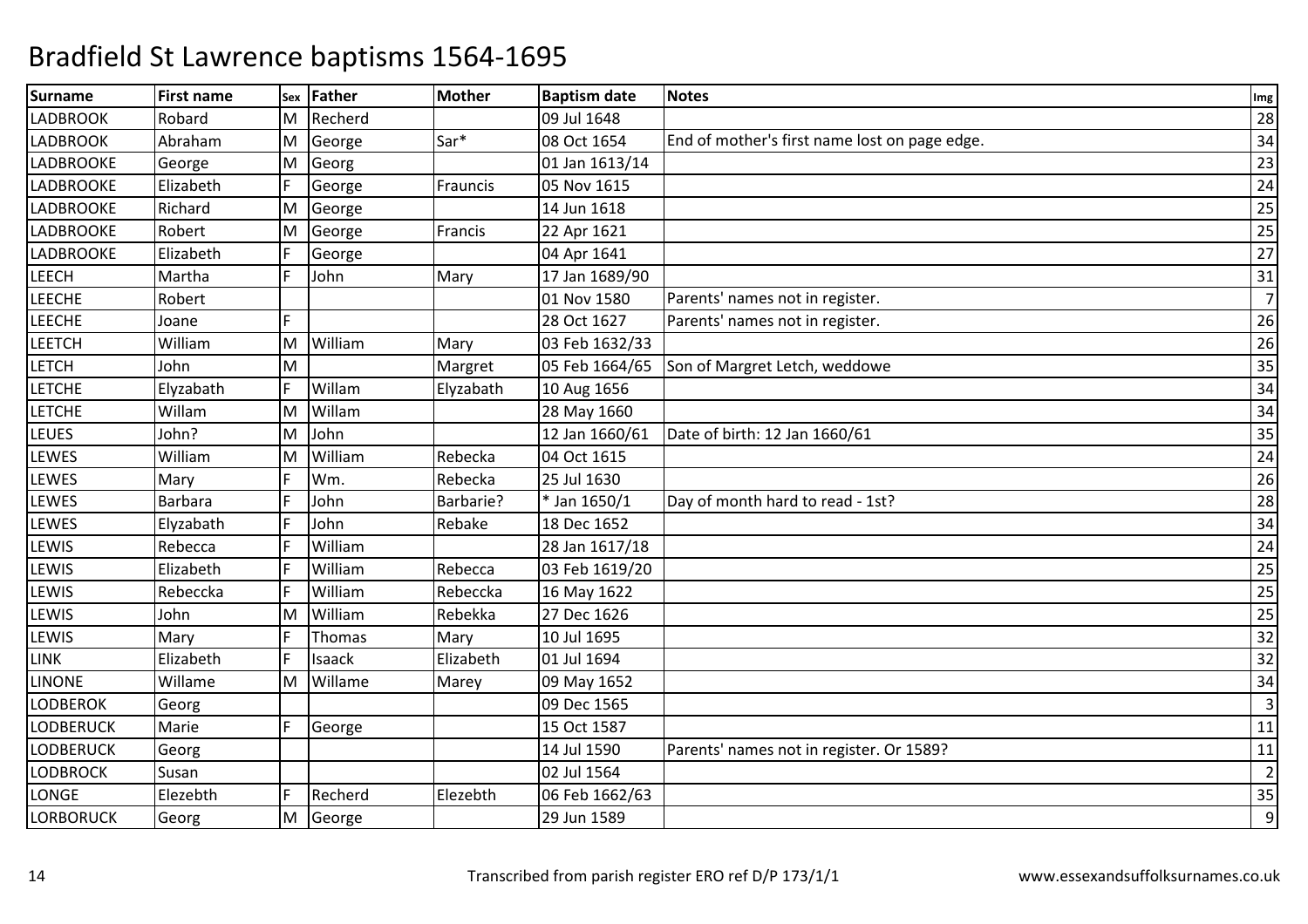| <b>Surname</b> | <b>First name</b> |   | sex Father | <b>Mother</b> | <b>Baptism date</b> | <b>Notes</b>                                                                         | Img              |
|----------------|-------------------|---|------------|---------------|---------------------|--------------------------------------------------------------------------------------|------------------|
|                |                   |   |            |               |                     | Squashed in, difficult to read. "Marii his wife was baptised" 3 Feb 1650/1 (it seems |                  |
| <b>LOUES</b>   | Rebecka           | F | John       | Marii         | Jan 1651/2          | to say)                                                                              | 28               |
| <b>LUCAS</b>   | Elizabeth         |   |            | Alice         | 06 Jan 1604/5       | Daughter of Alice Lucas, widdow                                                      | 19               |
| <b>LUCKIN</b>  | William           | M | Capell     | Mary          | 19 Sep 1650         | Sonne and heyre of Capell Luckin esgr                                                | 28               |
|                |                   |   |            |               |                     |                                                                                      |                  |
| <b>MAN</b>     | Laurence          |   | Edward     | Rose          | 25 May 1623         | The child's name is given as Laurence, but it says daughter rather than son.         | 25               |
| <b>MAN</b>     | Rose              |   | Edwarde    | Rose          | 02 Jan 1624/25      |                                                                                      | $\overline{25}$  |
| <b>MAN</b>     | Elizabeth         |   | Edwarde    | Rose          | 21 Jan 1626/27      |                                                                                      | $\overline{25}$  |
| <b>MAN</b>     | William           | м | Thom.      |               | 21 Dec 1645         |                                                                                      | $\overline{27}$  |
| <b>MANN</b>    | Edward            |   | Edward     |               | 09 Nov 1599         | <b>Base child</b>                                                                    | 16               |
| <b>MANN</b>    | Mary              |   | Thom.      |               | 03 Jun 1641         |                                                                                      | 27               |
| <b>MANN</b>    | Thom.             | М | Thom.      |               | 22 Jan 1642/43      |                                                                                      | 27               |
| <b>MANNE</b>   | Joane             |   | Edward     |               | 22 Nov 1601         |                                                                                      | 17               |
| <b>MARES</b>   | Thomas            |   |            | Anne          | 13 Sep 1607         | A basse child                                                                        | 21               |
| <b>MARES</b>   | Mary              | F | Georges    | Mary          | 16 Jan 1693/94      |                                                                                      | 32               |
|                |                   |   |            |               |                     | No date. Entered among burials from the 1630s, but handwriting different. No         |                  |
| <b>MARTAIN</b> | Mary              |   |            |               | $* * 16$            | parents' names. Date unclear.                                                        | 30               |
| <b>MARTEN</b>  | Rachell           |   |            |               | 06 Jan 1565/66      |                                                                                      | $\overline{3}$   |
| <b>MARTEN</b>  | Roger             | M | Willm.     |               | 16 Mar 1566/67      |                                                                                      | $\overline{4}$   |
|                |                   |   |            |               |                     | This might be 1574 - and only entered with 1575 baptisms because of the regnal       |                  |
| <b>MARTEN</b>  | Joan              |   |            |               | 27 Dec 1575         | year.                                                                                | 6                |
| <b>MARTEN</b>  | Jone              | F | Willm.     |               | 10 Mar 1575/76      |                                                                                      | $\boldsymbol{6}$ |
| <b>MARTEN</b>  | George            |   |            |               | 03 Jul 1580         | Parents' names not in register.                                                      | $\overline{7}$   |
| <b>MARTEN</b>  | Francis           |   | M Henry    |               | * Oct 1581          | Day of month lost on damaged page edge.                                              | 7                |
|                |                   |   |            |               |                     |                                                                                      |                  |
|                |                   |   |            |               |                     | Under the heading "xxi yeare of the raigne of Queen Elizabeth ann 1584", but         |                  |
| <b>MARTEN</b>  | Robert            | M | Henrie     |               | ** 1584             | QE1's 21st regnal year was Nov 1578-Nov 1579." No date other than year.              | 8                |
| <b>MARTEN</b>  | Georg             | M | Thomas     |               | 19 Aug 1599         |                                                                                      | 15               |
| <b>MARTEN</b>  | Fransise          |   | John       | Elezebte      | 29 Jun 1661         |                                                                                      | 35               |
| <b>MARTIN</b>  | Richard           |   |            |               |                     | 02 Mar 1595/96   Parents' names not in register.                                     | 14               |
| <b>MARTIN</b>  | John              | M | Thomas     |               | 17 Apr 1603         |                                                                                      | 18               |
| <b>MAYERS</b>  | Georg             | M | George     |               | 12 Mar 1580/81      |                                                                                      | $\overline{7}$   |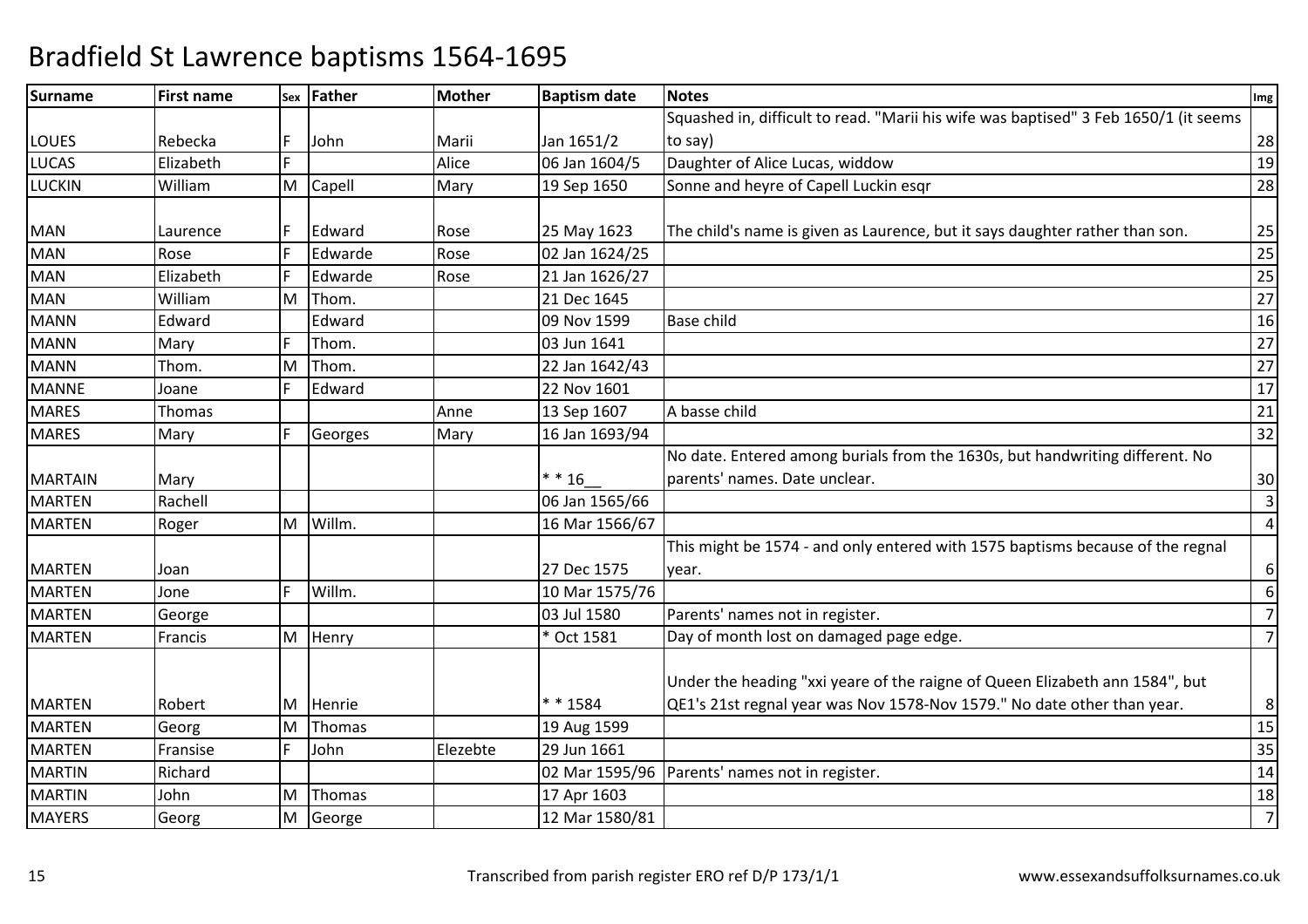| <b>Surname</b>  | <b>First name</b> |   | sex Father    | <b>Mother</b> | <b>Baptism date</b> | <b>Notes</b>                                                                        | Img            |
|-----------------|-------------------|---|---------------|---------------|---------------------|-------------------------------------------------------------------------------------|----------------|
|                 |                   |   |               |               |                     | Parents' names not in register. 26th year of the reign of QE1 (making it 1584,      |                |
| MAYNARD         | Elizabethe        |   |               |               | ** 1584             | although dates are confused in this part of the register)                           | $\overline{9}$ |
| <b>MAYORS</b>   | Edward            | м | Geo.          | Ann           | 23 Oct 1631         |                                                                                     | 26             |
| <b>MINTER</b>   | James             | M | Adam          | Abigall       | 02 Jan 1689/90      |                                                                                     | 31             |
| <b>MINTER</b>   | Susana            | F | Adam          | Abigal        | 12 Oct 1693         |                                                                                     | 32             |
| <b>MOLLINGS</b> | Phillip           |   |               |               | 17 May 1564         |                                                                                     | $\overline{2}$ |
| <b>MORGAN</b>   | Mathew            |   | John          | Joan          | 21 Sep 1572         |                                                                                     | 5 <sub>l</sub> |
| <b>MORGAN</b>   | <b>Myles</b>      |   | John          | Joan          | 21 Sep 1572         |                                                                                     | 5 <sup>1</sup> |
| <b>NORMAN</b>   | Susanne           |   | Robt.         | Susan         | 19 Nov 1637         |                                                                                     | 27             |
| <b>NORMAN</b>   | Susan             |   | Robt.         | Susan         | 13 Oct 1638         |                                                                                     | 27             |
| <b>OUVRLE</b>   | Elezebthe         |   | John          | Sarah         | 02 Jul 1661         |                                                                                     | 35             |
| <b>OVERELE</b>  | John              | M | John          | Sarae         | 26 Oct 1657         |                                                                                     | 34             |
| <b>OVERILL</b>  | Sarah             |   | John          | Avis          | 27 Mar 1636         |                                                                                     | 27             |
| OVERREL         | Seare             |   | John          | Searye        | 15 Jul 1654         |                                                                                     | 34             |
| OVREL           | Marey             |   |               |               | 30 Sep 1656         | Parents' names not in register. Squeezed into register.                             | 34             |
| OVRELL          | Willam            | M | John          |               | 04 Sep 1659         |                                                                                     | 34             |
| <b>PAINE</b>    | Martha            |   | Richard       |               | 03 Mar 1607/8       |                                                                                     | 21             |
| <b>PAINE</b>    | John              | M | Richard       |               | 14 Apr 1611         |                                                                                     | 22             |
| PALMER          | $G^*$ ard         |   |               |               | 26 Jul 1565         |                                                                                     | $\overline{3}$ |
| PALMER          | Robert            | M | <b>Thomas</b> | Annes         | 01 Jan 1569/70      |                                                                                     | $\vert$        |
| <b>PALMER</b>   | Richarde          | M | Robert        | Margaret      | 08 May 1625         |                                                                                     | 25             |
| <b>PALMER</b>   | Henry             | M | Robert        | Margaret      | 30 Sep 1627         |                                                                                     | 26             |
| <b>PALMER</b>   | Margett           | E | Robt.         | Marget        | 10 Jul 1631         |                                                                                     | 26             |
| <b>PALMER</b>   | Elizab.           |   | Robt.         | Margert       | 18 Mar 1637/38      |                                                                                     | 27             |
| <b>PAMER</b>    | Nicholas          | M | John          |               | 14 Dec 1567         |                                                                                     | $\vert$        |
| <b>PAMER</b>    | Joan              |   | John          |               | 13 Jan 1571/72      |                                                                                     | 5 <sub>l</sub> |
| PATEMAN         | Ambrose           | M | Lorannce      |               | 13 Aug 1570         |                                                                                     | 5 <sub>l</sub> |
| PAYMAR          | Mary              | F | Robert        | Marget        | 22 Dec 1633         |                                                                                     | 26             |
| PAYMONT         | Christopher       |   |               |               | 24 May 1590         | Parents' names not in register.                                                     | 12             |
|                 |                   |   |               |               |                     | Year unclear - is it meant to be 1587, or is it the 27th Regnal year of QE1 - which |                |
| <b>PAYNE</b>    | Mary              |   | Edmund        |               |                     | 18 Mar 1587/88   would be Nov 1584-Nov 1585?                                        | 10             |
| <b>PAYNE</b>    | John              | M | Richard       |               | 13 Jul 1606         |                                                                                     | 20             |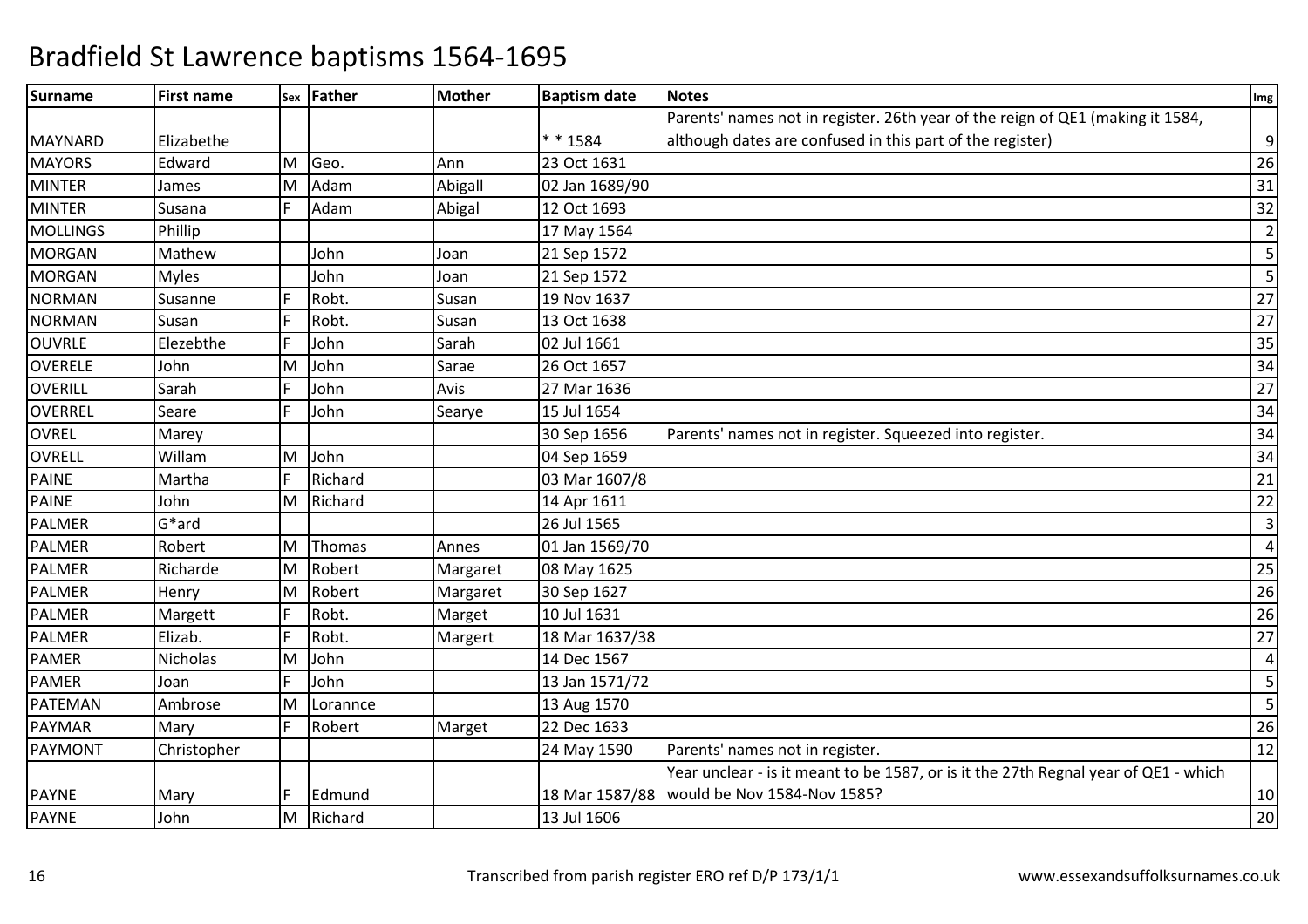| <b>Surname</b>   | <b>First name</b> | <b>Sex</b> | Father    | Mother    | <b>Baptism date</b> | <b>Notes</b>                                     | Img            |
|------------------|-------------------|------------|-----------|-----------|---------------------|--------------------------------------------------|----------------|
| <b>PAYNE</b>     | Daniel            | M          | James     |           | 29 May 1642         |                                                  | 27             |
| <b>PAYNE</b>     | James             | M          | James     |           | 22 Feb 1645/46      |                                                  | 27             |
| <b>PAYNE</b>     | William           | M          | James     |           | 22 Feb 1645/46      |                                                  | 28             |
| <b>PEACOCK</b>   | Mary              |            | Tho.      | Mary      | 20 Oct 1653         | Out of sequence, follows 1627 burials.           | 29             |
| <b>PECKE</b>     | Jeames?           | M          | Jaemes    | Frances   | 28 Jan 1653/54      | First name hard to read - faded.                 | 34             |
| <b>PENNIE</b>    | John              | M          | John      |           | 02 Jul 1615         |                                                  | 24             |
| <b>PENNIE</b>    | Thomas            | M          | John      | Susan     | 05 Dec 1630         |                                                  | 26             |
| <b>PENNY</b>     | Phillippe         |            | John      | Elizabeth | 03 Nov 1622         |                                                  | 25             |
| <b>PENY</b>      | Bartholomew       | İΜ         | John      |           | 02 Aug 1618         |                                                  | 25             |
| <b>PHELEPES</b>  | John              | M          | John      | Marey     | 30 Apr 1662         |                                                  | 35             |
| <b>PHIPES</b>    | Joan              |            |           |           | 21 Dec 1580         | Parents' names not in register.                  | $\overline{7}$ |
| PILGREM          | Ales              | F          | Robert    |           | 01 Sep 1577         |                                                  | 4              |
| PILGREM          | Jane              |            |           |           | 12 Jul 1580         | Parents' names not in register.                  | $\overline{7}$ |
| PILGREM          | Margeret          |            |           |           | 06 May 1581         |                                                  | 8              |
| <b>PIPER</b>     | Stephen           | M          | Stephem   | Margaret? | 24 * 1676           | Month and most of mother's first name worn away. | 35             |
| <b>PLUMMER</b>   | Mary              | F          | Robert    | Mary      | 25 Aug 1695         |                                                  | 32             |
| <b>PORTER</b>    | John              | M          | Nathaniel |           | 20 Jan 1599/00      |                                                  | 16             |
| <b>PRENTISE</b>  | Thomas            |            |           |           |                     | 09 Mar 1571/72 Parents' names not in register.   | 5              |
| <b>PRENTYES</b>  | Willm.            | M          | Roberd    |           | 16 Mar 1566/67      |                                                  | $\overline{4}$ |
| <b>PUDNEY</b>    | Mary              | F          | Robert    | Joice     | 20 Mar 1622/23      |                                                  | 25             |
| <b>PUDNEY</b>    | Henry             | M          | Robert    | Joice     | 23 Feb 1625/26      |                                                  | 25             |
| <b>RAINES</b>    | George            | M          | Edward    |           | 07 Oct 1611         |                                                  | 22             |
| <b>RAINES</b>    | Abraham           | M          | Edward    |           | 12 Dec 1613         |                                                  | 23             |
| <b>RASHBROOK</b> | John              |            |           |           | 28 Mar 1647         | Parents' names not in register                   | 28             |
| <b>RAYND</b>     | Elizabeth         | F          | Edward    | Marget    | 19 Mar 1619/20      |                                                  | 25             |
| <b>RAYNES</b>    | Mary              |            | Edward    | Mary      | 10 Jul 1634         |                                                  | 27             |
| READ             | Isaac             | M          | Isaac     | Elizabeth | 06 Apr 1690         |                                                  | 31             |
| <b>RECROFT</b>   | Robert            | M          | Henry     | Mary      | 25 Jan 1628/29      |                                                  | 26             |
| REDELESDEN       | Elesabeath        | F          | Thomas    | Mathey    | * Mar 1654/5        |                                                  | 34             |
| RICHARDE         | Thomas            | M          | John      | Rachell   | 05 Oct 1615         |                                                  | 24             |
| <b>RICHARDES</b> | Augustinus        | M          | Johannis  |           | 08 Jan 1588/89      | The father is "clericus"                         | 11             |
| <b>RICHARDES</b> | Evan              |            |           |           | 20 May 1590         | Parents' names not in register.                  | 12             |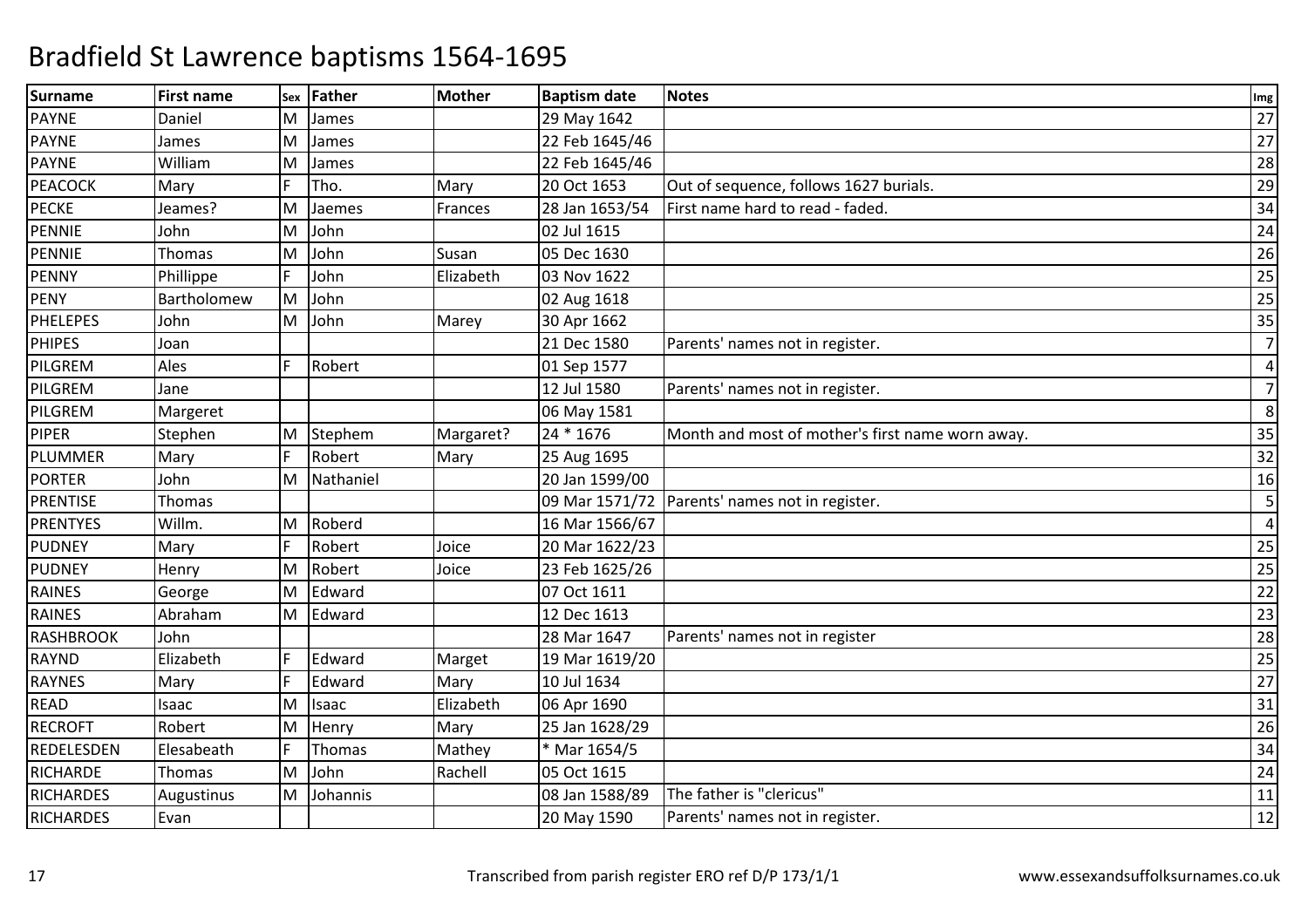| <b>Surname</b>    | <b>First name</b> |    | sex Father | <b>Mother</b> | <b>Baptism date</b> | <b>Notes</b>                                                                          | Img             |
|-------------------|-------------------|----|------------|---------------|---------------------|---------------------------------------------------------------------------------------|-----------------|
| <b>RICHARDS</b>   | Frances           | F  | John       |               | 06 Nov 1599         |                                                                                       | 16              |
| <b>RICHARDS</b>   | Elizabeth         | F  | John       | Rachel?       | 01 Jul 1621         | Entry quite faded.                                                                    | 25              |
| <b>RICHARDS</b>   | Francis           |    |            | Elizabeth     | 07 Dec 1623         |                                                                                       | 25              |
| <b>RICHARDS</b>   | Joane             |    | John       | Rachel        | 03 Jun 1624         |                                                                                       | 25              |
| <b>RICHARDS</b>   | John              | M  | John       | Elizabeth     | 10 Jan 1635/36      |                                                                                       | 27              |
| <b>RICHARDS</b>   | Joseph            | M  | John       |               | 11 Apr 1641         |                                                                                       | 27              |
| <b>RICHARDSON</b> | Sarah             |    | John       | Sarah         | 19 Jun 1642         | Base child of John Richardson and Sarah (mother's name not in register).              | 27              |
| <b>RICHE</b>      | Peter             | M  | Peter      | Jane          | 25 May 1572         |                                                                                       | 5               |
| <b>RICHE</b>      | Elizabethe        | F  | Peter      |               | 30 Jun 1575         |                                                                                       | 6               |
| <b>RICHE</b>      | Thomas            | M  | Peter      |               | 28 Oct 1581         |                                                                                       | 8               |
| <b>RICHE</b>      | Olyve             | F  | Peter      |               | 01 Jun 1590         | Parents' names not in register.                                                       | 12              |
| <b>RICHE</b>      | John              | M  | Peter      |               | 12 Nov 1592         |                                                                                       | 13              |
|                   |                   |    |            |               |                     | Year unclear - is it meant to be 1587, or is it the 27th Regnal year of QE1 - which   |                 |
| <b>RICHE</b>      | Willm.            | ΙM | Peter      |               |                     | 18 Mar 1587/88   would be Nov 1584-Nov 1585?                                          | 10              |
| <b>RICHEMOND</b>  | William           | M  | Raph       | Catherine     | 04 Jun 1689         |                                                                                       | 31              |
| <b>RICHMOND</b>   | Catherine         | F  | Ralp       | Catherine     | 24 Nov 1690         |                                                                                       | 31              |
| <b>RICHMOND</b>   | Mary              | E  | Ralph      | Chatherine    | 08 May 1692         |                                                                                       | 32              |
| <b>ROATH</b>      | Elizabeth         | F  | Thomas     | Anne          | 28 Mar 1602         | Ye reputed daughter of Thomas Bennes by Anne Roath                                    | 17              |
| <b>ROUSON</b>     | Stephen           |    |            |               | 01 Jan 1643/44      | Parents' names not in register.                                                       | 27              |
| <b>ROWLAND?</b>   | Thomas            | M  | Thomas?    | Hem?          | 13 Oct 1622         | Faded and very small.                                                                 | 25              |
| <b>ROWSON</b>     | Edward            |    |            |               | 05 Nov 1597         | Parents' names not in register.                                                       | $\overline{15}$ |
| <b>ROWSONNE</b>   | Nicholas          | M  | Nichls.    | Marye         | 02 Feb 1604/5       | Reputed sonne of Nichls. Whale by Marye Rowsonne, widdowe.                            | 19              |
| <b>RUDLAND</b>    | Fama              |    | Joseph     | Eme           | 11 Apr 1615         |                                                                                       | 23              |
| <b>RUSHBROOK</b>  | William           |    |            |               | 14 Apr 1643         | Parents' names not in register.                                                       | 27              |
| <b>RUSSELL</b>    | John              | M  | John       |               | 31 Jul 1614         |                                                                                       | 23              |
| <b>RYCE</b>       | Rebecca           | F  | Richard    | Helene        | 23 Sep 1571         |                                                                                       | 5               |
| <b>RYCHE</b>      | Philipp           |    |            |               | 23 Jun 1566         |                                                                                       | $\overline{3}$  |
| <b>SADLER</b>     | John              | M  | Harry      |               | 18 May 1567         |                                                                                       | $\overline{4}$  |
| <b>SADLER</b>     | Joan              | F  | Henry      |               | 19 Nov 1570         |                                                                                       | 5               |
|                   |                   |    |            |               |                     | Parents' names not in register. Dates are unclear in this part of the register - 28th |                 |
| <b>SADLER</b>     | Mary              |    |            |               | ** 1586             | year of the reign of QE1. 1586?                                                       | 10              |
| SADLER            | Joan              | F  | Acquilla   |               | 09 Sep 1589         |                                                                                       | 11              |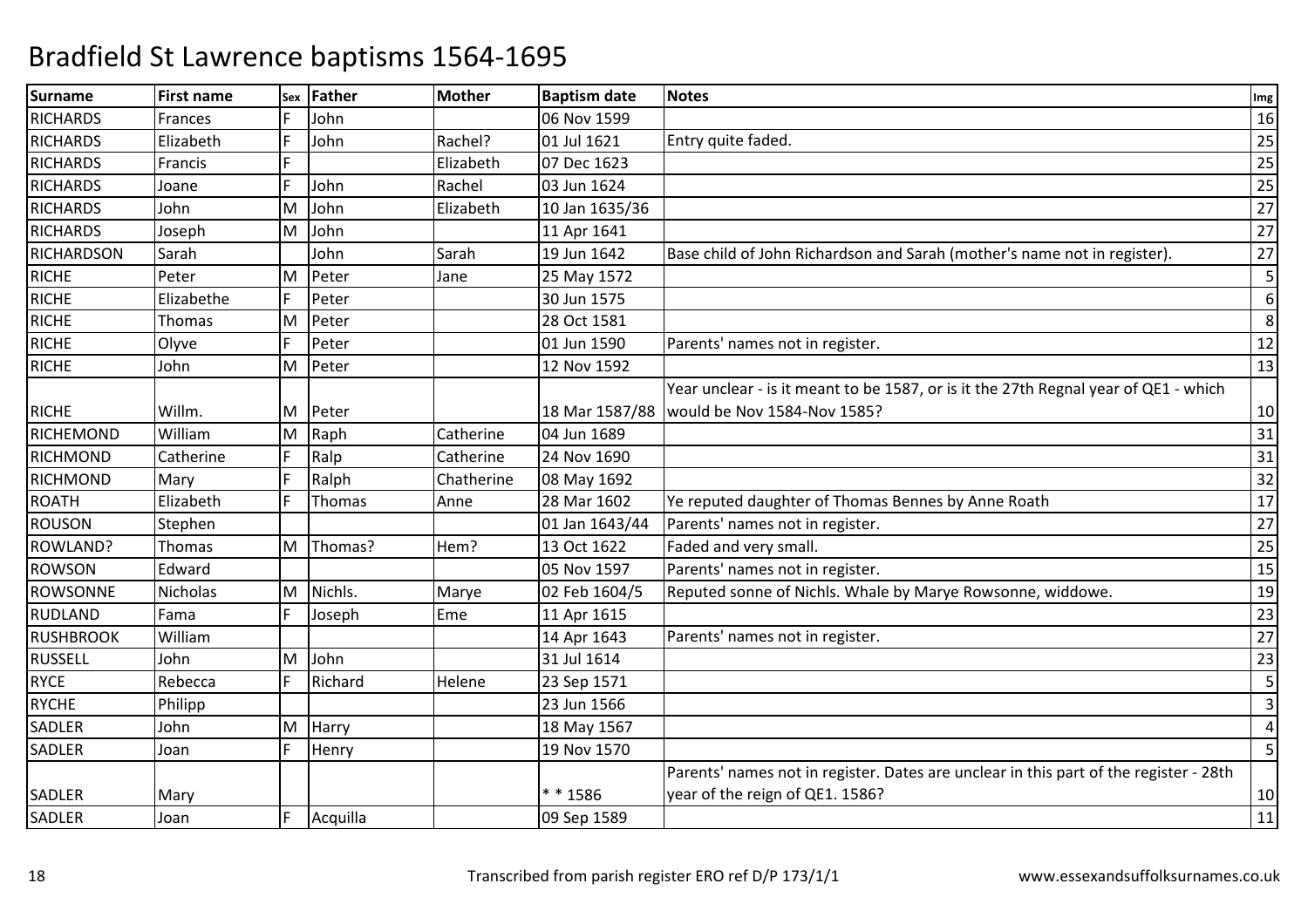| <b>Surname</b>  | <b>First name</b> | Sex | Father        | <b>Mother</b> | <b>Baptism date</b> | <b>Notes</b>                    | Img            |
|-----------------|-------------------|-----|---------------|---------------|---------------------|---------------------------------|----------------|
| SADLER          | Philip            |     | Hen.          | Susa.         | * Mar 1629/30       | Day of month lost on page edge. | 26             |
| SADLER          | Elizabeth         | F.  | Henry         | Susan         | 29 Sep 1635         |                                 | 27             |
| <b>SATLER</b>   | Rhebecca          | F   | Henry         | Susanna       | 23 Feb 1632/33      |                                 | 26             |
| SAYER           | Joan              |     |               |               | 01 Aug 1565         |                                 | $\overline{3}$ |
| <b>SCRUTTON</b> | Sarah             |     | Thomas        | Sarah         | 10 Jan 1645/46      |                                 | 27             |
| <b>SCRUTTON</b> | Tho.              | M   | Tho.          | Sarah         | 14 Dec 1650         |                                 | 28             |
| <b>SCRUTTON</b> | Fanney?           | F   | <b>Thomas</b> | Sarah         | 06 May 1652         | Possibly 1652 - year unclear.   | 28             |
| <b>SEBROOKE</b> | Margret           | F   | John          |               | 18 Feb 1606/7       |                                 | 20             |
| <b>SEWELL</b>   | Daniel            | M   | Daniell       | Matthew       | 05 Apr 1642         |                                 | 27             |
| <b>SEWELL</b>   | Susan             | F.  | Daniell       |               | 16 Mar 1642/43      |                                 | 27             |
| SHARMAN         | Henry             | M   | Henry         |               | 19 Sep 1663         |                                 | 35             |
| SHEARMAN        | George            | M   | George        | Barbarie      | 13 May 1629         |                                 | 26             |
| SHEARMAN        | John              | M   | George        | Barbar.       | 10 Jul 1632         |                                 | 26             |
| SHEARMAN        | Sarah             | F   | George        | Barbarie      | 02 Mar 1636/37      |                                 | 27             |
| SHEERMAN        | Henry             | M   | George        | Barbarie      | 20 Jan 1633/34      |                                 | 26             |
| SHIMAN          | Faithe            | F.  | Thomas        | Alice         | * Sep 1622          | Day of month lost on page edge. | 25             |
| <b>SHIMMON</b>  | Thomas            | M   | Thomas        | Alice         | 08 Jun 1617         |                                 | 24             |
| <b>SHIMON</b>   | Elizabeth         | F   | Thomas        | Allice        | 31 Oct 1620         |                                 | 25             |
| <b>SHIMONS</b>  | Thomas            | M   | Thomas        | Allice        | 15 Sep 1618         |                                 | 25             |
| <b>SHORT</b>    | Henry             |     |               |               | 07 May 1564         | Parents' names not in register  | $\overline{2}$ |
| <b>SKELTON</b>  | Joan              |     | John          | Joan          | 27 Aug 1615         |                                 | 24             |
| <b>SKELTON</b>  | William           | M   | William       | Mary          | 01 Nov 1621         |                                 | 25             |
| <b>SKRETTON</b> | Rachell           | F   | <b>Thomas</b> |               | 04 Apr 1647         | Abode: Mistley                  | 28             |
| <b>SMART</b>    | Richard           | M   | Robert        | Philips       | 20 Dec 1632         |                                 | 26             |
| <b>SMART</b>    | Mary              |     | Robert        | Philippe      | 10 Dec 1634         |                                 | 27             |
| <b>SMART</b>    | Robert            | M   | Robert        | Philip        | 15 Jun 1636         |                                 | 27             |
| <b>SMART</b>    | Rose              | F   | Robt.         | Philip        | 14 Feb 1637/38      |                                 | 27             |
| <b>SMART</b>    | Rose              | F   | Robt.         | Philip        | 26 Jul 1639         |                                 | 27             |
| <b>SMART</b>    | John              | M   | Robt.         | Philip        | 24 Mar 1640/41      |                                 | 27             |
| SMART           | Elizabeth         | F   | Robert        | Elizabeth     | 30 Jul 1645         |                                 | 27             |
| <b>SMART</b>    | Recherd           | M   | Robert        | Elezabeath    | * Sep 1655          | Recherd and Marey, twins        | 34             |
| SMART           | Marey             | M   | Robert        | Elezabeath    | * Sep 1655          | Recherd and Marey, twins        | 34             |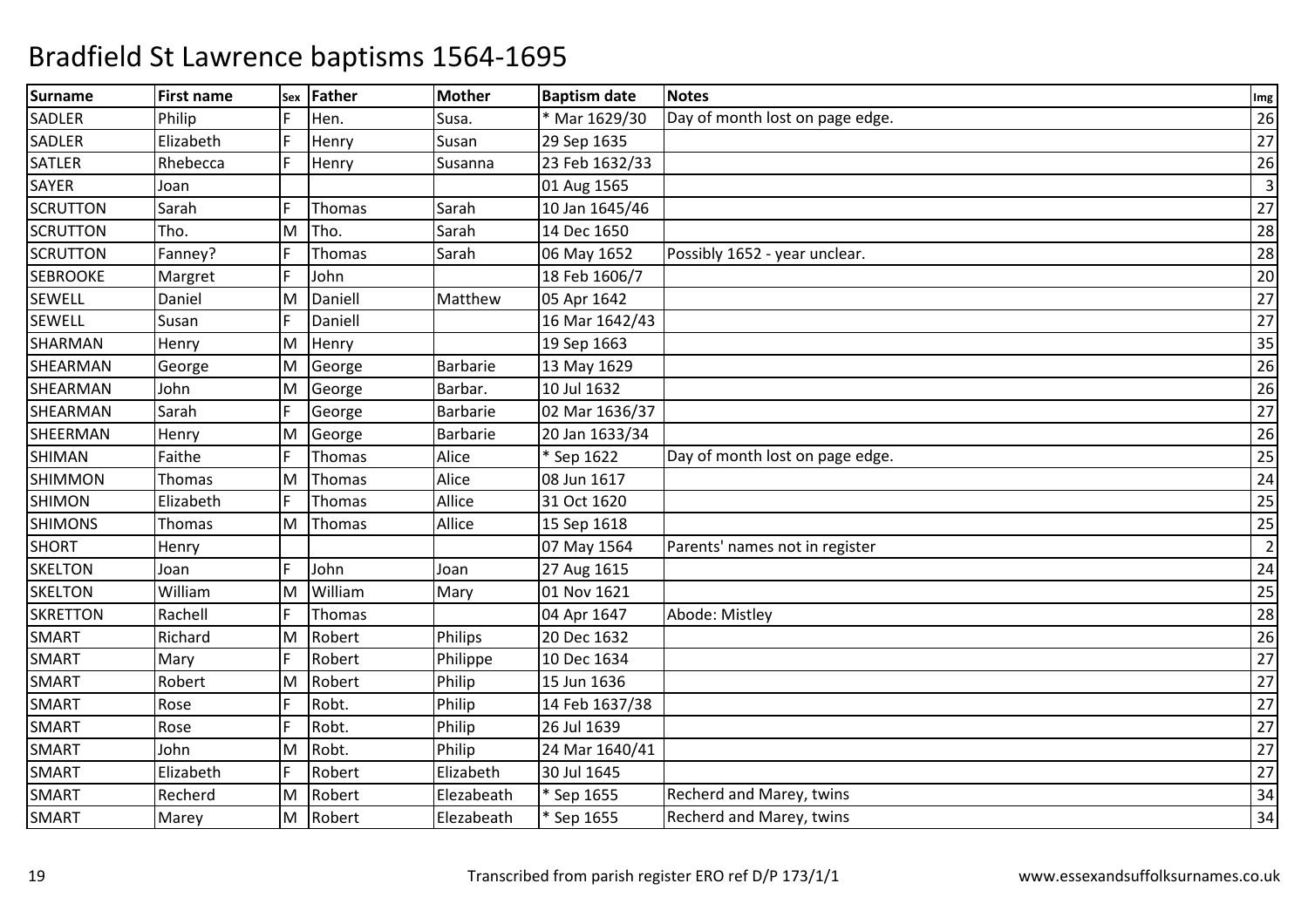| <b>Surname</b>  | <b>First name</b> | Sex | Father          | Mother    | <b>Baptism date</b> | <b>Notes</b>                                                                        | Img             |
|-----------------|-------------------|-----|-----------------|-----------|---------------------|-------------------------------------------------------------------------------------|-----------------|
| <b>SMITH</b>    | Elizabeth         |     | Richard         |           | 07 Apr 1612         |                                                                                     | 22              |
| <b>SMITH</b>    | Richard           | M   | Richard         |           | 15 Sep 1614         |                                                                                     | 23              |
| <b>SMITH</b>    | John              | M   | Richard         | Elizabeth | 03 Feb 1694/95      |                                                                                     | 32              |
|                 |                   |     |                 |           |                     | Child's name added vertically in margin in different handwriting, as if it had been |                 |
| <b>SMITH</b>    | Richard           |     | M Richard       | Elizabot  | 08 Feb 1685/86      | missed off when first written in the register, then added later.                    | 35              |
| <b>SMITHE</b>   | Joan              |     |                 |           | 10 Jan 1594/95      | Parents' names not in register.                                                     | $\overline{13}$ |
| <b>SMITHE</b>   | John              | M   | Nicholas        |           | 27 Jan 1599/00      |                                                                                     | 16              |
| <b>SMYTH</b>    | Jeames            | M   | <b>Nicholas</b> |           | 03 Jul 1603         |                                                                                     | 18              |
| <b>SMYTH</b>    | Faith             | F   | John            | Ann       | *Feb 1629/30        | Day of month lost on page edge.                                                     | 26              |
| <b>SMYTH</b>    | <b>Nicolas</b>    | M   | John            | Ann       | 19 May 1631         |                                                                                     | 26              |
| <b>SMYTHE</b>   | Joan              |     |                 |           | 22 Mar 1589/90      | Parents' names not in register.                                                     | 12              |
| SNODON          | John              | M   | John            |           | 08 Feb 1609/10      |                                                                                     | 21              |
| <b>SNOWDEN</b>  | John              | M   | Hugh            |           | 18 May 1619         |                                                                                     | 25              |
| SNOWDEN         | George            | M   | John            | Faith?    | 07 Aug 1621         |                                                                                     | 25              |
| <b>SOMER</b>    | Frances           |     |                 |           | 11 Mar 1564/65      |                                                                                     | $\overline{2}$  |
| SOMER           | Joan              |     | John            |           | 23 Feb 1567/68      |                                                                                     | 4               |
| <b>SOMER</b>    | Ales              |     | John            |           | 15 Sep 1573         |                                                                                     | 5               |
| <b>SOMER</b>    | John              | M   | John            |           | 21 Sep 1582         |                                                                                     | 8               |
| <b>SOWTER</b>   | Henry             | M   | Henry           |           | 26 Jul 1601         |                                                                                     | 17              |
| <b>SPARKE</b>   | Elizabeth         |     | John            | Sara      | 24 Sep 1615         |                                                                                     | 24              |
|                 |                   |     |                 |           |                     | Parents' names not in register. Under the heading "xxi yeare of the raigne of       |                 |
|                 |                   |     |                 |           |                     | Queen Elizabeth ann 1584", but QE1's 21st regnal year was Nov 1578-Nov 1579."       |                 |
| <b>SPARLING</b> | John              |     |                 |           | $* * 1584$          | No date other than year.                                                            | 8               |
| <b>SPARLING</b> | Susan             |     | Josuah          | Susan     | 18 Jan 1641/42      |                                                                                     | 27              |
| SPARLINGE       | Elizabeth         |     | Josef           | Seusan    | 19 Apr 1645         |                                                                                     | 27              |
| SPARLONE        | Mare              |     | Josefe          | Sewsan    | 09 Dec 1651         |                                                                                     | 28              |
| <b>SPENSER</b>  | Joan              |     |                 |           | 20 Aug 1595         | Parents' names not in register. Surname abbreviated to Spensr.                      | 14              |
| <b>SPOONER</b>  | Edward            | M   | Edward          | Ann       | 12 Sep 1615         |                                                                                     | 24              |
| <b>STANTON</b>  | Arther            | M   | John            |           | 22 Dec 1577         |                                                                                     | 4               |
| <b>STANTON</b>  | John              |     |                 |           | 18 Jun 1581         | Parents' names not in register.                                                     | $\overline{7}$  |
| <b>STANTON</b>  | Mary              |     | John            |           | 24 Aug 1614         |                                                                                     | 23              |
| <b>STEVENS</b>  | Avies             |     |                 |           | 20 Apr 1581         | Parents' names not in register.                                                     | $\overline{7}$  |
|                 |                   |     |                 |           |                     |                                                                                     |                 |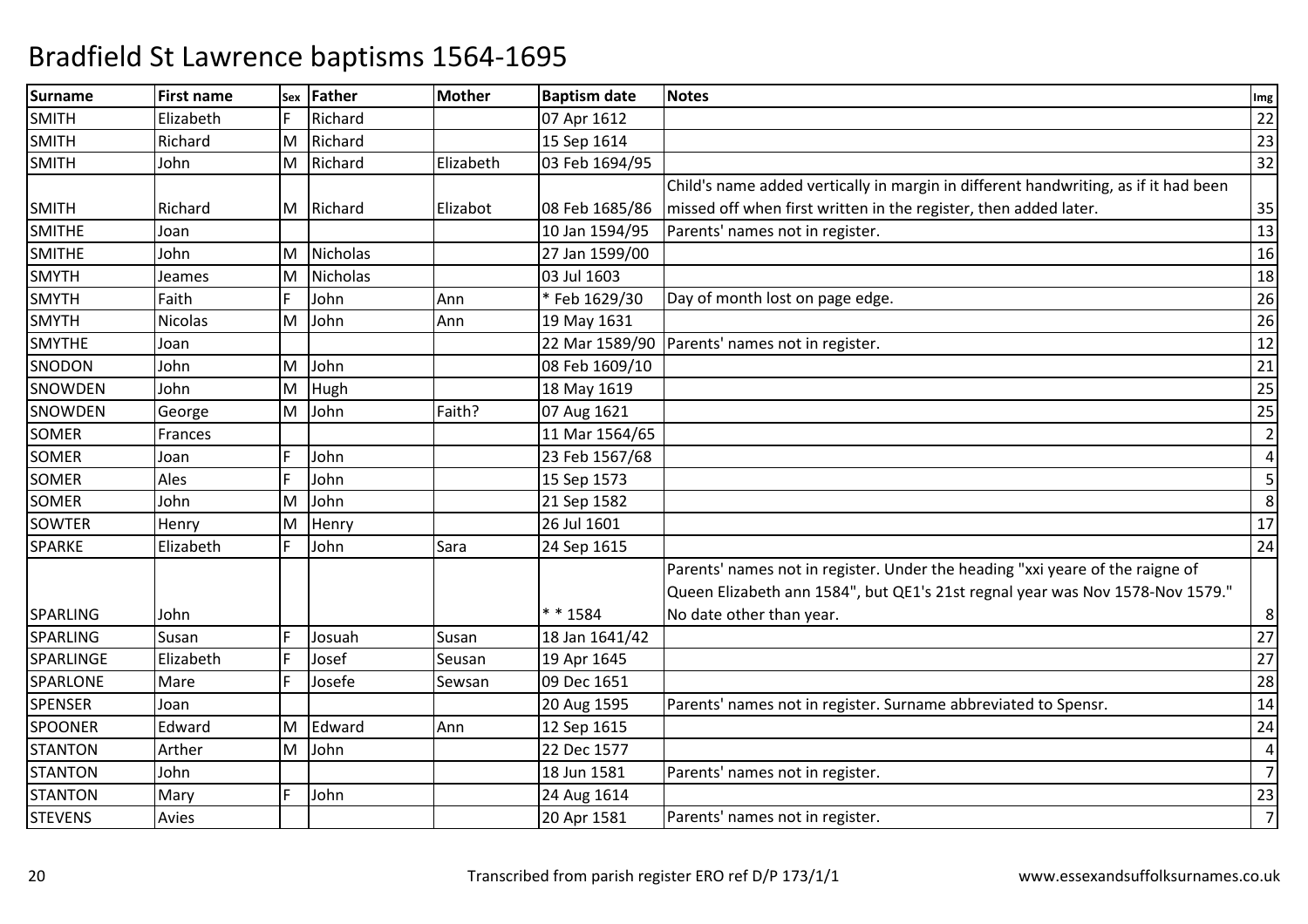| <b>Surname</b>   | <b>First name</b> |     | sex Father | Mother  | <b>Baptism date</b> | <b>Notes</b>                                                                   | Img            |
|------------------|-------------------|-----|------------|---------|---------------------|--------------------------------------------------------------------------------|----------------|
| <b>STONE</b>     | Em                |     |            |         | 20 Oct 1574         | Parents' names not in register.                                                | 5              |
| <b>STONE</b>     | Mary              | E   | Richard    | Margret | 19 Feb 1607/8       |                                                                                | 21             |
| <b>SUMMER</b>    | Rose              |     |            |         |                     | 05 Mar 1580/81   Parents' names not in register.                               | $\overline{7}$ |
| <b>SURDER</b>    | John              | M   | Walter     |         | 13 Oct 1581         | Spelt Swrder here, but Surder elsewhere in the register.                       | 8              |
| <b>SURDER</b>    | Wm.               | M   | Water      |         | 18 Mar 1588/89      |                                                                                | 11             |
| <b>SURDER</b>    | Amy               |     |            |         | 01 Jun 1590         | Parents' names not in register.                                                | 12             |
| SWALLOW          | Mary              |     | John       | Anne    | 11 Apr 1633         |                                                                                | 26             |
| SWALLOW          | Anna              |     | John       | Anne    | 23 Jun 1634         |                                                                                | 27             |
| SWALLOW          | John              | ΙM  | John       | Anne    | 21 Jun 1636         |                                                                                | 27             |
| SWALLOW          | Rhebecca          | IF. | John       | Mary    | 25 Oct 1638         |                                                                                | 27             |
| SWALLOW          | Mary              | F   | John       | Mary    | 25 Oct 1638         |                                                                                | 27             |
| SWINEARD         | Thomas            |     |            |         | 03 Jun 1598         | Parents' names not in register.                                                | 15             |
| <b>TAILER</b>    | Alice             | F   | Thomas     | Alice   | 17 Nov 1615         | Daughter of Thomas Tailer jnr                                                  | 24             |
| <b>TAILOR</b>    | Marie             | IF. | Thomas     | Jane    | 15 Oct 1608         |                                                                                | 21             |
| <b>TALLMACH</b>  | Dorcas            |     |            |         | 13 Apr 1600         | Parents' names not in register.                                                | 16             |
| <b>TALLMACH</b>  | Robte.            | M   | Henrye     |         | 16 Oct 1603         |                                                                                | 18             |
| <b>TALLMACH</b>  | Marye             | F   | Henry      |         | 10 Jan 1604/5       |                                                                                | 19             |
| <b>TALLMACHE</b> | Jeremye           | M   | Henrye     |         | 04 Jul 1602         |                                                                                | 17             |
| <b>TALMADGE</b>  | Sara              |     | Henry      |         | 11 Jan 1606/7       |                                                                                | 20             |
| <b>TALMADGE</b>  | Edmund            | M   | Henry      |         | 02 Oct 1608         |                                                                                | 21             |
| <b>TALMAGE</b>   | Rebecca           | F   | Henry      |         | 10 Feb 1609/10      |                                                                                | 21             |
| <b>TAYLER</b>    | Mary              | F   | Thomas     | Allice  | 06 Feb 1619/20      |                                                                                | 25             |
| <b>TAYLER</b>    | Elizabeth         |     | Thomas     | Alice   | 19 Aug 1627         |                                                                                | 25             |
| <b>TAYLOR</b>    | John              | M   | Tho.       | Ailce   | * Jan 1629/30       | Day of month lost on page edge.                                                | 26             |
| <b>TAYLOR</b>    | Susan             | E   | Tho.       | Ailce   | 30 Oct 1631         |                                                                                | 26             |
| <b>TAYLOR</b>    | Elizab.           | lF. | Tom.       | Eliz.   | 02 Mar 1632/33      |                                                                                | 26             |
| <b>TAYLOR</b>    | John              | ΙM  | Thomas     | Mary    | 24 Aug 1635         |                                                                                | 27             |
| <b>TAYLOR</b>    | Elizabeth         | E   | Thom.      | Mary    | 23 Apr 1647         |                                                                                | 28             |
| <b>TAYLOUR</b>   | Thomas            | M   | Thomas     | Alice   | 04 Jan 1617/18      |                                                                                | 24             |
| <b>TAYLOUR</b>   | Robt.             | M   | Thom.      |         | 10 Sep 1641         |                                                                                | 27             |
| <b>TEADAWAY</b>  | Maston            |     | M Maston   |         | 12 Nov 1654         | Is Maston a strange spelling of "Martin"? The S looks like a long S, not an R. | 34             |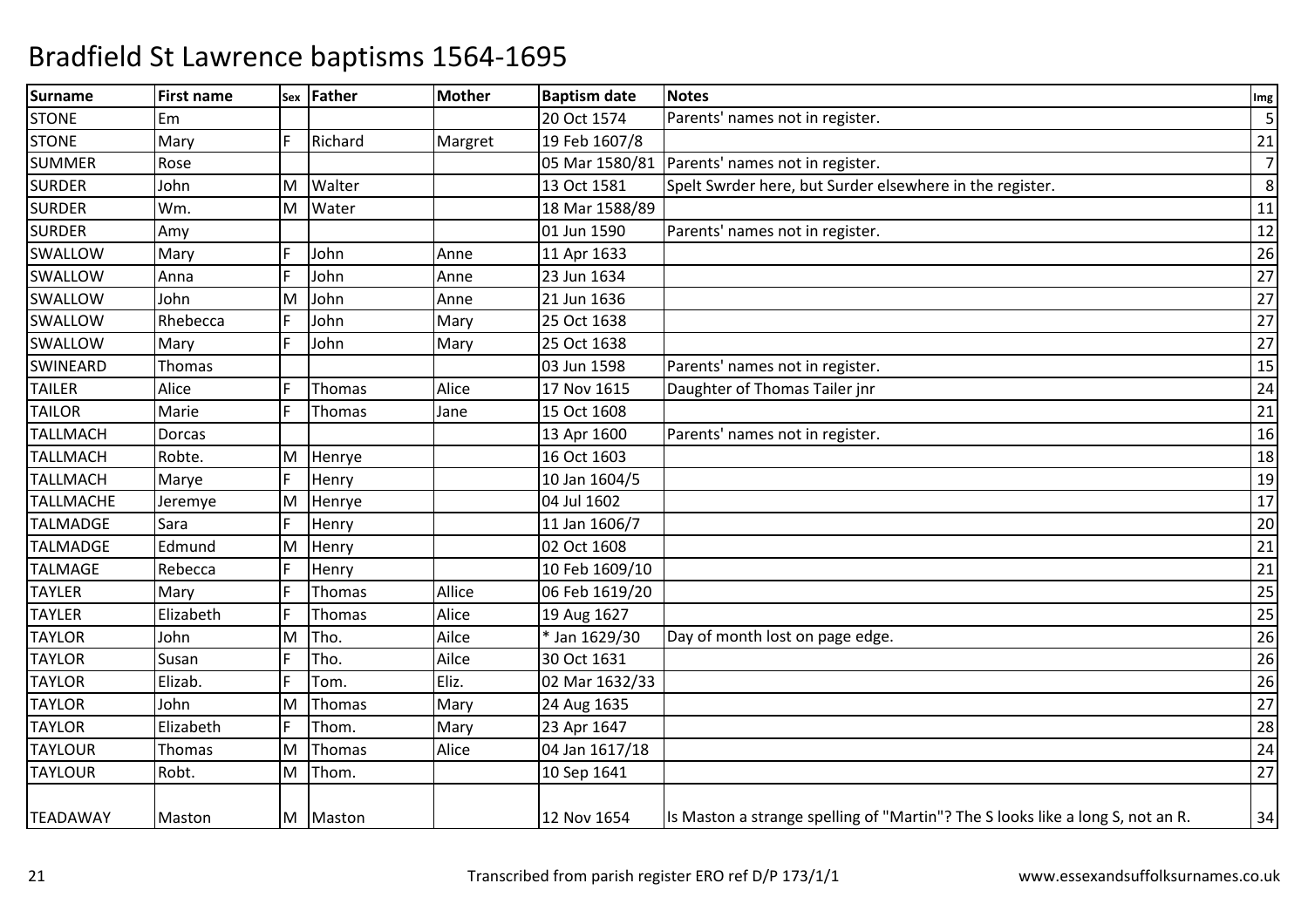| <b>Surname</b>  | <b>First name</b> | Sex | Father      | <b>Mother</b> | <b>Baptism date</b> | <b>Notes</b>                                                                         | Img |
|-----------------|-------------------|-----|-------------|---------------|---------------------|--------------------------------------------------------------------------------------|-----|
| <b>TOMSON</b>   | Susan             |     | Robt.       | Mary          | 21 Jan 1640/41      |                                                                                      | 27  |
| <b>TOPALIFE</b> | Mary              |     | Richard     | Elizabeth     | 02 Jul 1623         |                                                                                      | 25  |
| <b>TOPELEIF</b> | Joane             | F   | Richard     | Elizabeth     | 01 Feb 1619/20      |                                                                                      | 25  |
| <b>TOPELIFE</b> | William           | M   | Richarde    | Elizabeth     | 08 Jul 1627         |                                                                                      | 25  |
| <b>TOPLE</b>    | Skelten           | M   | Recherd     | Mary          | 14 Apr 1654         |                                                                                      | 34  |
| <b>TOPLE</b>    | Marey             | F   | Retcherd    | Mathy?        | 29 Jun 1662         | Mother's name difficult to read on page edge.                                        | 35  |
| <b>TOPLE</b>    | Recherd           | M   | Recherd     |               | 14 Jul 1664         | Son of Recherd Tople jeuner (junior, one supposes)                                   | 35  |
| <b>TOPLEIF</b>  | John              | M   | Richard     | Elizabeth     | 12 Jan 1607/8       |                                                                                      | 21  |
|                 |                   |     |             |               |                     | Entry reads William baptised 9 Feb. "His wife batised 3 of September" - is the entry |     |
|                 |                   |     |             |               |                     | a bit jumbled, or does this mean Mary was baptised herself on 3 of Sep - or was      |     |
| <b>TOPLEY</b>   | William           | М   | Richard     | Mary          | 09 Feb 1648/49      | William privately and then later publicly baptised?                                  | 28  |
|                 |                   |     |             |               |                     | Baptised at Wickes abowt the 18 dai of iune (out of sequence, handwriting style      |     |
| <b>TOPLEY</b>   | Mikel             | м   | Richard     | Mary          | 18 Jun 1641         | rather unusual!)                                                                     | 28  |
| <b>TOPLEY</b>   | John              | M   | Richard     |               | Jan 1651/2          |                                                                                      | 28  |
| <b>TOPLEY</b>   | Charles           | M   | Retcherd    | Marey         | 09 Sep 1660         |                                                                                      | 34  |
| <b>TOPLIEFE</b> | Elizabeth         |     |             |               | 15 Nov 1612         | Parents' names not in register.                                                      | 22  |
| <b>TOPLIFE</b>  | Richard           | M   | Richard     |               | 14 Sep 1609         |                                                                                      | 21  |
| <b>TOPLIGH</b>  | Freegifte         | F   | Richard     | Elizabeth     | 18 Nov 1616         |                                                                                      | 24  |
| <b>TOPLY</b>    | Richard           | M   | Richard     | Mary          | 09 Oct 1634         |                                                                                      | 27  |
| <b>TOVES</b>    | Susan             |     | Robert      | Frances       | 15 Jan 1569/70      |                                                                                      | 5   |
| <b>TUFFIN</b>   | Sarah             |     |             |               | 30 Jun 1644         | Parents' names not in register.                                                      | 27  |
| <b>TURNER</b>   | Marye             | F   | Christopher |               | 30 Oct 1603         | Father's name abbreviated to Xpopher                                                 | 18  |
| <b>TURNER</b>   | Frances           | F   | Richard     |               | 10 Jun 1604         |                                                                                      | 18  |
| <b>TURNER</b>   | Rosse             |     | Richard     |               | 21 Apr 1607         |                                                                                      | 20  |
| <b>TURNER</b>   | Margret           | F   | Richard     |               | 06 May 1610         |                                                                                      | 22  |
| <b>TYLER</b>    | Joseph            | M   | Joseph      | Elizabeth     | 21 Feb 1641/42      |                                                                                      | 27  |
| <b>VINCENT</b>  | Elizabeth         | F   | Henry       | Elizabeth     | 08 Feb 1624/25      |                                                                                      | 25  |
| <b>WAD</b>      | Daniell           |     |             |               | 28 Aug 1580         | Parents' names not in register.                                                      |     |
| <b>WALKER</b>   | John              | M   | Beniamine   |               | 20 May 1610         |                                                                                      | 22  |
| <b>WALKER</b>   | Beniamine         | M   | Beniamine   |               | 28 Nov 1613         |                                                                                      | 23  |
| <b>WARD</b>     | Willm.            |     |             |               | 26 Apr 1592         | Parents' names not in register.                                                      | 12  |
| <b>WAREN</b>    | Elizabeth         |     |             |               | 30 Mar 1590         | Parents' names not in register. Or 1589?                                             | 11  |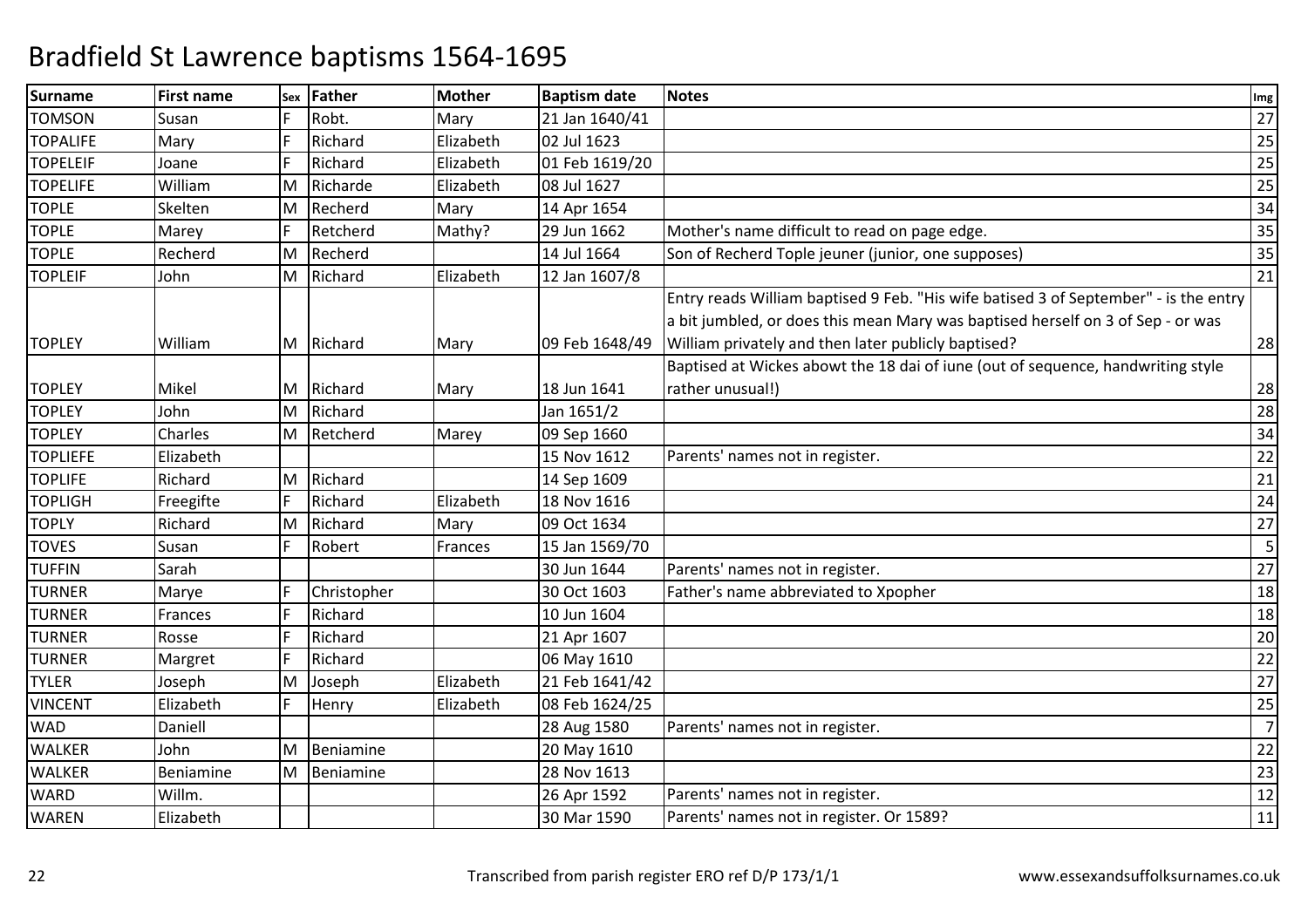| <b>Surname</b> | <b>First name</b> |   | sex Father | <b>Mother</b> | <b>Baptism date</b> | <b>Notes</b>                                                               | Img             |
|----------------|-------------------|---|------------|---------------|---------------------|----------------------------------------------------------------------------|-----------------|
|                |                   |   |            |               |                     |                                                                            |                 |
| <b>WARREN</b>  | Georg             |   |            |               | * Mar 1578/9        | Parents' names not in register. Day of month hard to read - possibly 16th? | 6               |
| <b>WARREN</b>  | Emma              |   | George     |               | 17 Jun 1581         |                                                                            | $\overline{7}$  |
| <b>WARREN</b>  | John              | M | George     |               | $* * 1587$          | No date and year entered here is an estimate - unclear in register.        | 10              |
| <b>WARREN</b>  | Edward            |   |            |               | 04 Jul 1591         | Parents' names not in register.                                            | 12              |
| <b>WARREN</b>  | Marye             |   | George     |               | 29 May 1603         | Daughter of George Warren jnr                                              | 18              |
| <b>WARREN</b>  | George            | M | George     |               | 17 Mar 1604/5       |                                                                            | 19              |
| <b>WARREN</b>  | Richard           | M | Georg      |               | 14 May 1609         | Son of Georg Warren jnr                                                    | 21              |
| <b>WARREN</b>  | John              | M |            | Emm           | 22 Nov 1612         | Son of Emm Warren, late widdow.                                            | 22              |
| <b>WARREN</b>  | Mary              | F | George     |               | 21 Mar 1612/13      |                                                                            | 23              |
| <b>WARREN</b>  | Jane              | F | George     | Joane         | 03 Mar 1615/16      |                                                                            | 24              |
| <b>WARREN</b>  | Elizabeth         |   | George     | Elizabeth     | 27 May 1620         |                                                                            | $\overline{25}$ |
| <b>WARREN</b>  | Margery           |   | George     | Elizabeth     | 02 Nov 1622         |                                                                            | 25              |
| <b>WARREN</b>  | George            | M | George     | Elizabeth     | 02 Feb 1624/25      |                                                                            | 25              |
| <b>WARRINE</b> | John              | M | George     |               | 08 Mar 1606/7       | Son of George Warrine junr.                                                | $\overline{20}$ |
| <b>WEAST</b>   | Susanna           |   | Daniel     | Jone          | 18 Dec 1634         |                                                                            | 27              |
| <b>WEAST</b>   | Mary              | F | John       | Mary          | 07 Dec 1643         | Surname spelt both Weast and West in the entry.                            | 27              |
| <b>WEB</b>     | Marie             |   | Richard    |               | 15 Dec 1595         |                                                                            | 14              |
| <b>WEB</b>     | John              | M | John       |               | 12 May 1608         |                                                                            | 21              |
| <b>WEBB</b>    | Nicholas          | M | Richard    |               | 14 Feb 1601/2       |                                                                            | 17              |
| <b>WEBB</b>    | Richard           | M | Richard    |               | 10 Mar 1604/5       |                                                                            | 19              |
| <b>WEBB</b>    | Edward            | M | Richard    |               | 12 Jul 1608         |                                                                            | 21              |
| <b>WEBB</b>    | John              | M | Richard    |               | 26 Feb 1610/11      |                                                                            | $\overline{22}$ |
| <b>WEBB</b>    | Elizabeth         |   | John       | Mary          | 10 Dec 1611         |                                                                            | 22              |
| <b>WEBB</b>    | Frauncis          |   | John       | Marie         | 23 Jul 1615         |                                                                            | 24              |
| <b>WEBB</b>    | Robert            | M | John       | Mary          | 04 Mar 1620/21      |                                                                            | 25              |
| <b>WEBB</b>    | Susana            |   | John?      | Martha        | ** 1689             | Date mostly lost thanks to tear in the page.                               | 35              |
| <b>WEDGE</b>   | Elezebth          | F | Roberd     | Elezebth      | 16 Sep 1664         |                                                                            | 35              |
| <b>WENG</b>    | Marey             |   | Willam     | Ealce         | 06 Mar 165          | Year hard to read on page edge.                                            | 35              |
| <b>WEST</b>    | Daniell           | М | John       |               | 17 Feb 1604/5       |                                                                            | 19              |
| <b>WEST</b>    | Mary              | F | John       |               | 27 Sep 1612         |                                                                            | $\overline{22}$ |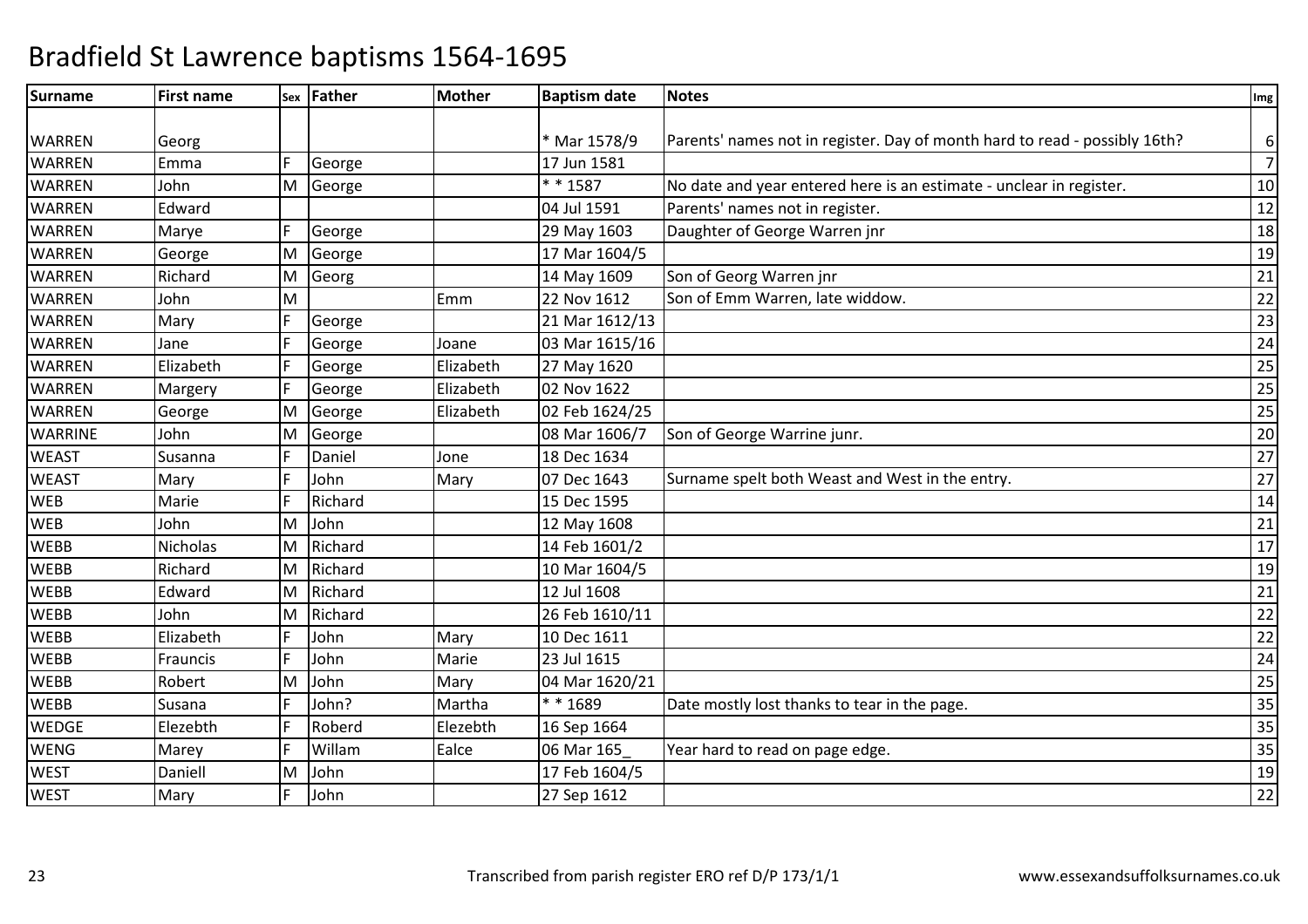| <b>Surname</b>  | <b>First name</b> |   | sex Father | <b>Mother</b> | <b>Baptism date</b> | <b>Notes</b>                                                                                                                                            | Img              |
|-----------------|-------------------|---|------------|---------------|---------------------|---------------------------------------------------------------------------------------------------------------------------------------------------------|------------------|
|                 |                   |   |            |               |                     |                                                                                                                                                         |                  |
| <b>WEST</b>     | John              | М | John       | Priscilla     | 05 Apr 1639         | Surname appears twice in entry, once spelt "West" and the other "Weast".                                                                                | 27               |
| <b>WEST</b>     | Daniel            | M | John       | Mary          | 13 May 1642         |                                                                                                                                                         | 27               |
| <b>WEST</b>     | Philippe          | F | Thomas     | Susan         | 11 Mar 1643/44      |                                                                                                                                                         | 27               |
| <b>WEST</b>     | Thomas            | M | Thom.      | Susan         | 27 Apr 1646         |                                                                                                                                                         | 28               |
| <b>WESTE</b>    | Elizabeth         |   | John       |               | 25 Sep 1608         |                                                                                                                                                         | 21               |
| <b>WESTE</b>    | Martha            |   | John       |               | 07 Jan 1615/16      |                                                                                                                                                         | 24               |
| <b>WEYLES</b>   | Sarah             |   | Daniel     | Sarah         | 27 Sep 1633         |                                                                                                                                                         | 26               |
| <b>WHALE</b>    | <b>Nicholas</b>   | M | Nichls.    | Marye         | 02 Feb 1604/5       | Reputed sonne of Nichls. Whale by Marye Rowsonne, widdowe.                                                                                              | 19               |
| <b>WHARTON</b>  | Christopher       | М | Robert     |               | * * 1584            | Under the heading "xxi yeare of the raigne of Queen Elizabeth ann 1584", but<br>QE1's 21st regnal year was Nov 1578-Nov 1579." No date other than year. | 8                |
| <b>WHARTON</b>  | Alicia            |   | Roberti    | Oliva         | 09 Jul 1587         | An attempt to write the entry in Latin.                                                                                                                 | $\boldsymbol{9}$ |
| <b>WHARTON</b>  | Nathaniell        |   |            |               | 22 Jun 1591         | Parents' names not in register.                                                                                                                         | 12               |
| <b>WHARTON</b>  | John              |   |            |               | 14 May 1592         | Parents' names not in register.                                                                                                                         | 12               |
| <b>WHARTON</b>  | Robert            |   |            |               | 02 Feb 1595/96      | Parents' names not in register.                                                                                                                         | 14               |
| <b>WHITE</b>    | Joane             | F | Richard    | Ann           | 30 Sep 1630         |                                                                                                                                                         | 26               |
| <b>WHITLOCK</b> | John              | M |            | Marey         | 05 * 1689           | Month and father's name lost thanks to torn page.                                                                                                       | 35               |
| <b>WIATE</b>    | Seusana           | F | Samelle    |               | 17 Jun 1660         |                                                                                                                                                         | 34               |
| <b>WIET</b>     | Samuel            | M | Samuel     | Seusan?       | * Oct 1664          | Date and mother's first name a challenge to read thanks to a tear in the page.                                                                          | 35               |
| <b>WILDES</b>   | Anna              | F | Daniell    | Sarah         | 12 Jan 1628/29      |                                                                                                                                                         | 26               |
| <b>WILDES</b>   | Mary              | F | Daniell    | Sarah         | 16 Mar 1631/32      |                                                                                                                                                         | 26               |
| <b>WILDES</b>   | George            | M | Daniel     | Sarah         | 12 Oct 1638         |                                                                                                                                                         | 27               |
| <b>WILES</b>    | Sarah             |   | Daniel     | Sarah         | 21 Dec 1618         |                                                                                                                                                         | 25               |
| <b>WILES</b>    | Daniell           | M | Daniell    | Sarah         | 02 Oct 1621         |                                                                                                                                                         | 25               |
| <b>WILES</b>    | John              | M | Daniel     | Sarah         | 04 Mar 1623/24      |                                                                                                                                                         | 25               |
| <b>WILES</b>    | Richarde          | М | Daniell    | Sarah         | 04 Oct 1626         |                                                                                                                                                         | 25               |
| <b>WILES</b>    | Elizabeth         | F | Daniel     | Sarah         | 13 Jan 1634/35      |                                                                                                                                                         | 27               |
| <b>WING</b>     | Robert            | M | Thos.      |               | 13 Dec 1573         |                                                                                                                                                         | 5                |
| <b>WING</b>     | Jone              | F | Thomas     |               | 08 Apr 1576         |                                                                                                                                                         | $\boldsymbol{6}$ |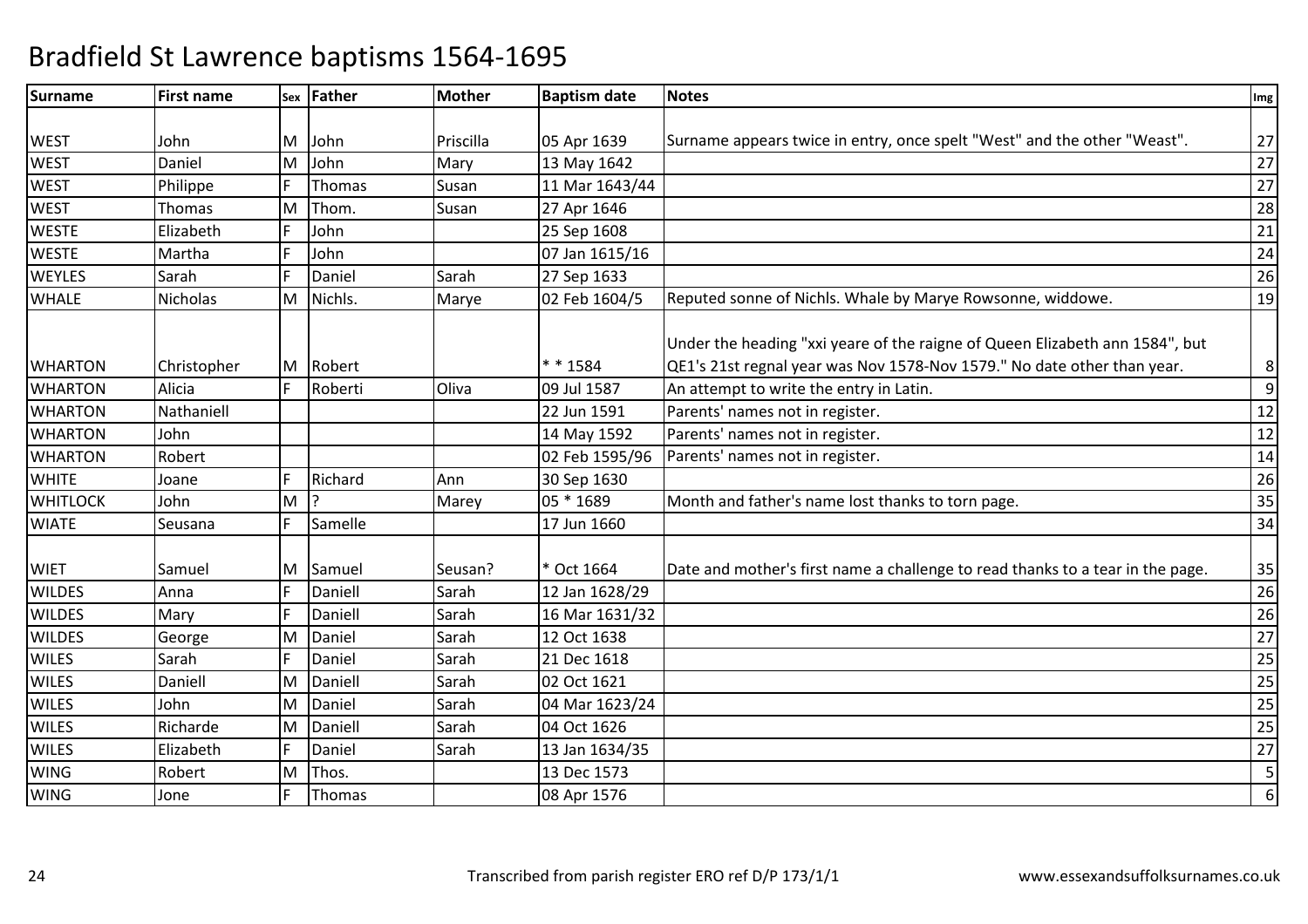| Surname        | <b>First name</b> |   | sex Father    | <b>Mother</b> | <b>Baptism date</b> | <b>Notes</b>                                                                         | Img             |
|----------------|-------------------|---|---------------|---------------|---------------------|--------------------------------------------------------------------------------------|-----------------|
|                |                   |   |               |               |                     |                                                                                      |                 |
|                |                   |   |               |               |                     | Under the heading "xxi yeare of the raigne of Queen Elizabeth ann 1584", but         |                 |
| <b>WING</b>    | Thomas            | M | Thomas        |               | * * 1584            | QE1's 21st regnal year was Nov 1578-Nov 1579." No date other than year.              | 8               |
|                |                   |   |               |               |                     | 28th year of the reign of QE1 (although this would make the year 1584, it comes      |                 |
|                |                   |   |               |               |                     | after baptisms for 1585. The register is a little confused at this point, so year is |                 |
| <b>WING</b>    | Ann               | F | Thomas        |               | 08 Dec 1585         | unclear.)                                                                            | 8               |
| <b>WING</b>    | Ruthe             |   |               |               | 09 Mar 1589/90      | Parents' names not in register. Or 1588/9?                                           | $\overline{11}$ |
| <b>WING</b>    | Elizabethe        |   | Thomas        |               | 25 Jan 1592/93      |                                                                                      | 13              |
| <b>WING</b>    | Willm.            | M | Thomas        |               | 28 May 1594         |                                                                                      | 14              |
| <b>WING</b>    | Martha            |   |               |               | 22 Dec 1597         | Parents' names not in register.                                                      | 15              |
| <b>WING</b>    | Marry             |   |               |               | 19 Nov 1597         | Parents' names not in register.                                                      | $\overline{15}$ |
| <b>WING</b>    | Thomas            | M | Thomas        | Allice        | 02 Feb 1618/19      |                                                                                      | $\overline{25}$ |
| <b>WING</b>    | Joane             | F | <b>Thomas</b> | Allice        | 08 Apr 1621         |                                                                                      | $\overline{25}$ |
| <b>WING</b>    | Matthew           | M | Thom.         | Elizabeth     | 23 Feb 1633/34      |                                                                                      | 26              |
| <b>WINGE</b>   | John              | M | Thomas        | Alice         | 09 Feb 1616/17      |                                                                                      | $\overline{24}$ |
| <b>WINGE</b>   | Robert            | M | Thomas        | Alice         | 17 May 1629         |                                                                                      | $\overline{26}$ |
| <b>WINGE</b>   | Elizabeth         | F | Tho.          | Eliz.         | 01 Jan 1630/31      |                                                                                      | $\overline{26}$ |
| <b>WINGE</b>   | James             | M | Tho.          | Eliz.         | 08 Jan 1631/32      |                                                                                      | $\overline{26}$ |
| <b>WINGE</b>   | Marey             | F | Willame       | Ealse         | 07 Apr 1657         |                                                                                      | 34              |
|                |                   |   |               |               |                     | Date hard to read on page edge, parents' first names hard to read thanks to a tear   |                 |
| <b>WINGE</b>   | Elene             | F | Will*         | Elene?        | 11 Aug 165          | in the middle of the page.                                                           | 35              |
| <b>WITHAM</b>  | Thomas            | M | Pet.          | Rebecc.       | 25 Apr 1630         | Vicarii ibid. Ecclesiae                                                              | 26              |
| <b>WITHE</b>   | William           | M | William       |               | 17 May 1610         |                                                                                      | 22              |
| <b>WITHE</b>   | Thomas            | M | William       | Marie         | 09 Jan 1611/12      |                                                                                      | $\overline{22}$ |
| <b>WITHE</b>   | Stephen           | M | William       |               | 28 Dec 1612         |                                                                                      | 22              |
| <b>WITHE</b>   | William           | M | William       | Marie         | 08 Feb 1613/14      |                                                                                      | 23              |
| <b>WITLOCK</b> | Susanna           | F | John          | Mary          | 20 Feb 1691/92      |                                                                                      | 31              |
| <b>WOOD</b>    | Richard           | M | Richard       | Mary          | 31 Oct 1620         |                                                                                      | 25              |
| <b>WOOD</b>    | Margarett         | F | Richard       | Mary          | 26 Nov 1622         |                                                                                      | $\overline{25}$ |
| <b>WOOD</b>    | Elizabeth         | Е | Richarde      | Mary          | 05 Apr 1625         |                                                                                      | 25              |
| <b>WOOD</b>    | John              | M |               | Mary          | 14 Jul 1631         | Son of Mary Wood, widow                                                              | 26              |
| <b>WOOD</b>    | Elizabeth         | F | John          | Elizab.       | 04 Aug 1639         |                                                                                      | $\overline{27}$ |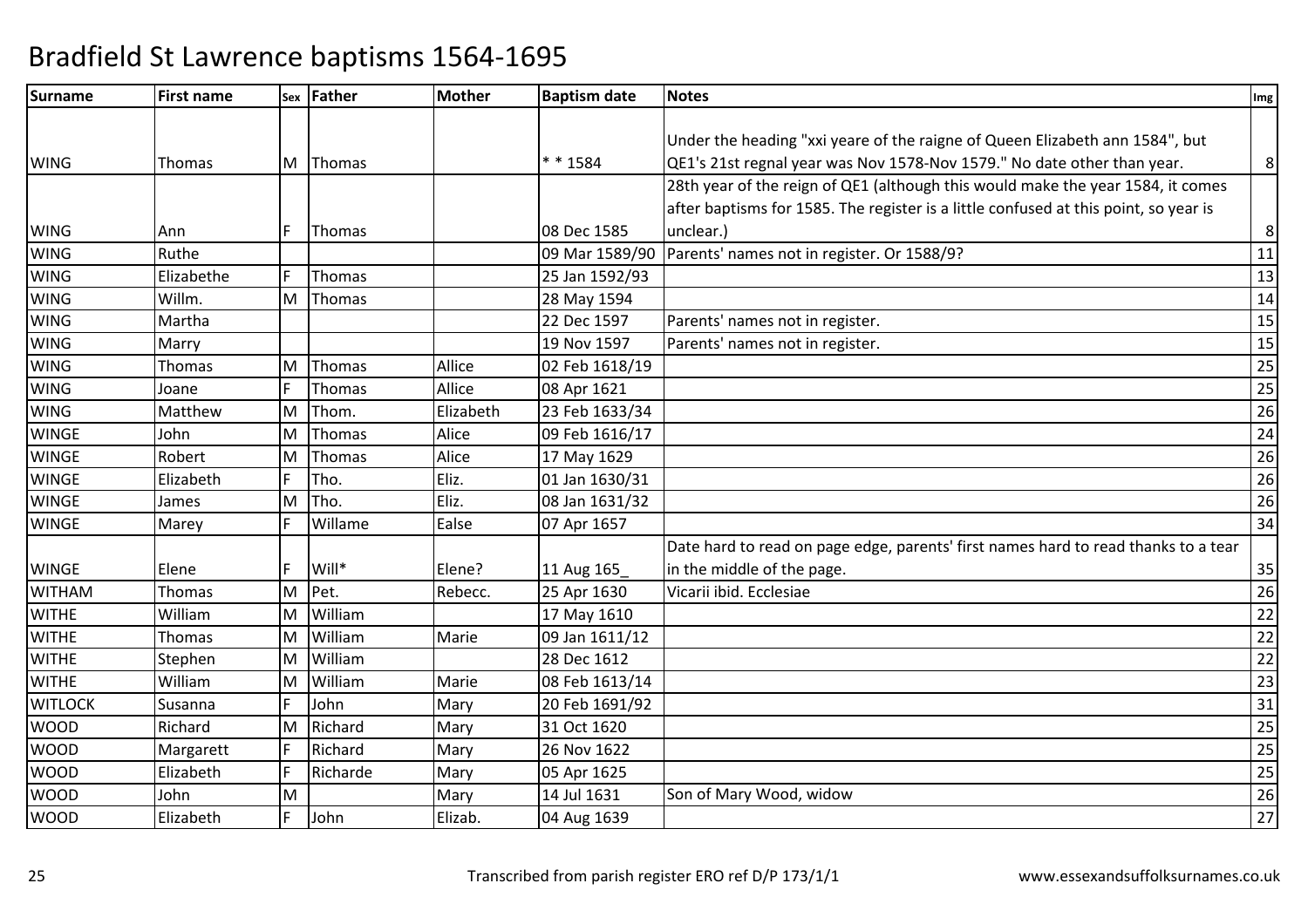| <b>Surname</b>   | First name       | Sex | Father      | <b>Mother</b> | <b>Baptism date</b> | <b>Notes</b>                                                                      | Img |
|------------------|------------------|-----|-------------|---------------|---------------------|-----------------------------------------------------------------------------------|-----|
| <b>WOOD</b>      | Mary             |     | John        | Eliz.         | 28 Mar 1641         |                                                                                   | 27  |
| <b>WOOD</b>      | Eliz.            | F   | John        | Elizabeth     | 16 Apr 1643         |                                                                                   | 27  |
|                  |                  |     |             |               |                     |                                                                                   |     |
|                  |                  |     |             |               |                     | Martha Wood, son of (parents' names not in register, and definitely says Martha - |     |
| <b>WOOD</b>      | Martha           |     |             |               | 18 Apr 1646         | but sometimes Martha and Matthew are interchangeable at this period)              | 28  |
| <b>WOODARD</b>   | Mary             | E   | Laurence    | Mary          | 16 May 1621         |                                                                                   | 25  |
| <b>WOODARD</b>   | Joane            |     | Robert      | Mary          | 15 Jul 1621         |                                                                                   | 25  |
| <b>WOODDE</b>    | William          | M   | Richarde    | Mary          | 21 Aug 1627         |                                                                                   | 26  |
| <b>WOODS</b>     | Mathie           |     | John        | Mathie        | 08 Jan 1691/92      |                                                                                   | 31  |
| <b>WOODWARD</b>  | Laurance         | M   | Laurance    | Marie         | 23 Feb 1615/16      |                                                                                   | 24  |
| <b>WOODWARD</b>  | Daniell          | M   | Laurence    | Mary          | 18 Dec 1618         |                                                                                   | 25  |
| <b>WOODWARD</b>  | Robert           | M   | Robt.       | Mary          | 01 Jan 1628/29      |                                                                                   | 26  |
| <b>WOODWARD</b>  | Bartholomew      | M   | Lawrence    | Mary          | 07 Jan 1628/29      |                                                                                   | 26  |
| <b>WOODWARD</b>  | Francis          | M   | Lawrence    | Mary          | 13 Jul 1631         |                                                                                   | 26  |
| <b>WOODWARD</b>  | Anna             | F   | Lorentz     | Mary          | 09 Jul 1632         |                                                                                   | 26  |
| <b>WOODWARD</b>  | Mary             |     | Robert      | Mary          | 17 Feb 1632/33      |                                                                                   | 26  |
| <b>WOODWARD</b>  | Daniell          | M   | Robert      | Mary          | 30 Aug 1635         |                                                                                   | 27  |
| <b>WOODWARD</b>  | John             | M   | Robt.       | Mary          | 17 Dec 1637         |                                                                                   | 27  |
| <b>WOODWARD</b>  | John             | M   | Laurence    |               | 01 Jul 1645         |                                                                                   | 27  |
| <b>WOODWARD</b>  | Laurence         | м   | Laurence    |               | 04 Feb 1647/48      |                                                                                   | 28  |
| <b>WOODWARD</b>  | <b>BartImewe</b> | M   | BartImewe   | Alles         | * Apr 1655          | Day of month lost on page edge.                                                   | 34  |
| <b>WOODWARD</b>  | Marey            |     | BartImewe   | Ealse         | 24 Apr 1657         |                                                                                   | 34  |
| <b>WOODWARD</b>  | John?            | M   | BartImew    | Allese        | 13 Apr 1661         | Page torn, child's first name difficult to read.                                  | 35  |
| <b>WOODWARD</b>  | Danniell         | M   | Bartholomew | Susan         | 12 Apr 1672         |                                                                                   | 35  |
| <b>WOODWARD</b>  | James            | M   | Bartholomew | Susan         | 10 Mar 1677/78      |                                                                                   | 35  |
| <b>WOODWARD</b>  | Thomas           | м   | Bartholomew | Susan         | 19 Sep 1689         | Year not entirely clear - based on nearby entries, possibly 1689.                 | 36  |
| <b>WOODWARDE</b> | Edwarde          |     |             |               | 18 Jan 1623/24      | Parents' names not in register.                                                   | 25  |
| <b>WOODWARDE</b> | John             | M   | Robert      |               | 18 Sep 1625         |                                                                                   | 25  |
| <b>WOODWARDE</b> | Jonas            | M   | Laurence    | Mary          | 19 Aug 1627         |                                                                                   | 25  |
| <b>WOOTTON</b>   | Edward           | M   | John        | Elizabeth     | 02 Apr 1620         |                                                                                   | 25  |
| <b>WOOTTON</b>   | John             | м   | John        | Mary          | 29 Jun 1624         |                                                                                   | 25  |